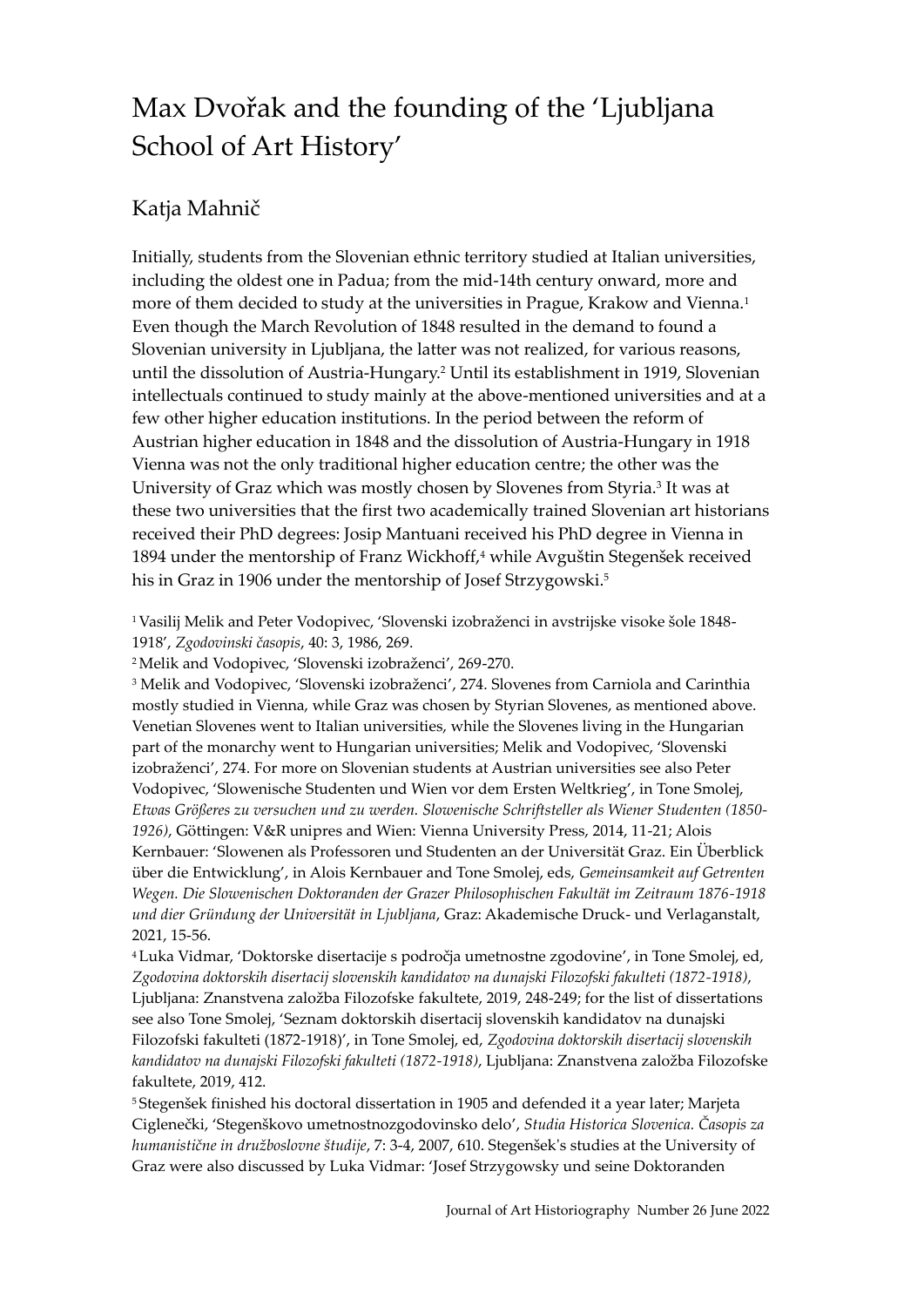

Figure 1 Josip Mantuani (1922), National and University Library, retrieved from http://www.dlib.si/?URN=URN:NBN:SI:IMG-3CJ8YOOV Figure 2 Avguštin Stegenšek (1910-1920), National and University Library, retrieved from http://www.dlib.si/?URN=URN:NBN:SI:IMG-HYKS5QUQ

Both continued their careers similarly to most Slovenian scholars back then: they returned home and devoted themselves to scientific or professional work.<sup>6</sup> However, Mantuani began his career in Vienna by working at the Graphics Department of the Imperial Court Library; afterwards, he managed the newly founded Music Collection. After returning to Ljubljana in 1909, he took up the position of director of the Provincial Museum of Carniola; he was a member of the Council of the Central Commission and also lectured at the newly founded University of Ljubljana.<sup>7</sup> Even before leaving for Graz, Stegenšek taught at the

Avguštin Stegenšek und Avgust Žigon', in Alois Kernbauer and Tone Smolej, eds, *Gemeinsamkeit auf Getrenten Wegen. Die Slowenischen Doktoranden der Grazer Philosophischen Fakultät im Zeitraum 1876-1918 und dier Gründung der Universität in Ljubljana*, Graz: Akademische Druck- und Verlaganstalt, 2021, 241-249.

<sup>6</sup>Melik and Vodopivec, 'Slovenski izobraženci', 279-280.

1

<sup>7</sup> For more on Mantuani see Ana Lavrič and Blaž Resman, 'Josip Mantuani – starosta slovenskih umetnostnih zgodovinarjev', in Edo Škulj, ed, *Mantuanijev zbornik. Simpozij ob 60. obletnici smrti*, Ljubljana: Družina and Cerkveni glasbenik, 1994, 87-100; Gašper Cerkovnik and Janez Höfler, 'Josip Mantuani: med umetnostno zgodovino in muzikologijo', *Zbornik za umetnostno zgodovino*, n.v. XLVIII, 2012, 167-175; Gašper Cerkovnik, 'Rokopis avtobiografije Josipa Mantuanija iz leta 1927 v Glasbeni zbirki Narodne in univerzitetne knjižnice v Ljubljani', *Arhivi*, 35: 2, 2012, 463-479; Katja Mahnič, 'Josip Mantuani in moderni muzej. Prispevek k razumevanju Mantuanijeveih prizadevanj za reorganizacijo Deželnega muzeja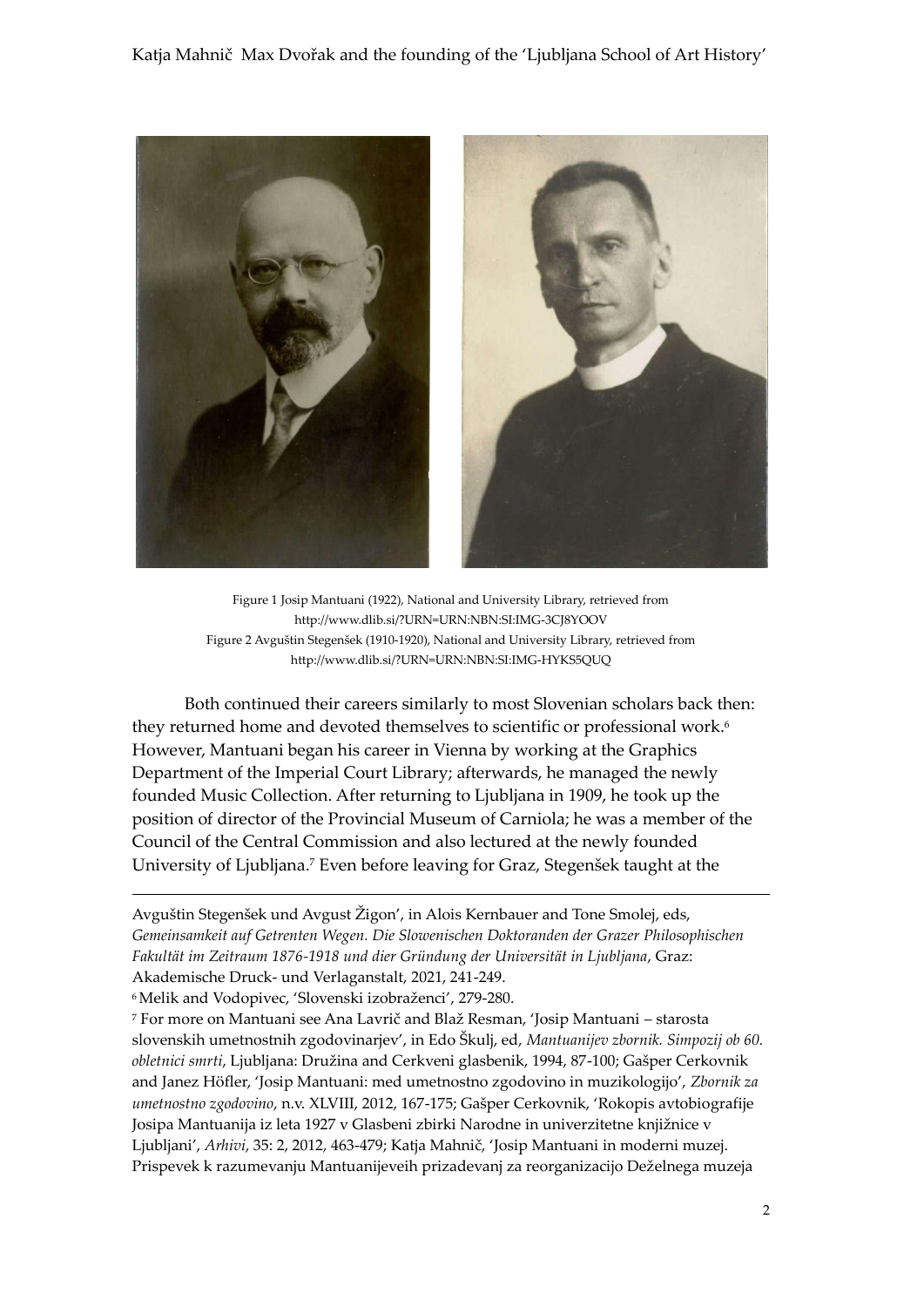

1

Figure 3 Izidor Cankar, France Stele and Vojeslav Mole in Vienna (1912), National and University Library, retrieved from http://www.dlib.si/?URN=URN:NBN:SI:I MG-X06V9T9J

Theological College in Maribor; he too was appointed an honorary conservator in 1908.<sup>8</sup> Despite some of Mantuani's influential art historical studies<sup>9</sup> and the fact that Stegenšek is still considered the pioneer of Slovenian art historical topography,<sup>10</sup> the founders of Slovenian art history as a modern scientific discipline are nevertheless considered to be France Stele, Vojeslav Mole and Izidor Cankar, three PhD students of the University of Vienna.<sup>11</sup>

za Kranjsko', *Zbornik za umetnostno zgodovino*, n.v. LII, 2016, 199-220; Katja Mahnič, 'Razstava slik v Deželnem muzeju za Kranjsko 1914. Poskus rekonstrukcije razstavne strategije in njenega pomena', *Zbornik za umetnostno zgodovino*, n.v. LIII, 2017, 167-189; Katja Mahnič, 'Josip Mantuani in njegovo poročilo o kulturnozgodovinskih zbirkah na slovenskem ozemlju iz leta 1918', in Mojca Smolej, ed, *1918 v slovenskem jeziku, literaturi in kulturi / 54. seminar slovenskega jezika, literature in kulture, 2.-13.7.2018*, Ljubljana: Filozofska fakulteta, Oddelek za slovenistiko and Center za slovenščino kot drugi in tuji jezik, 2018, 90-97; Katja Mahnič, 'Josip Mantuani, First Slovenian student at the Vienna School of Art History and his long obscurity within Slovenian art Historiography', *Journal of Art Historiography*, 21, December 2019, 1-15.

<sup>8</sup> Ciglenečki, 'Stegenškovo umetnostnozgodovinsko delo', 607 and 614.

<sup>9</sup> For more on the attitude of the Slovenian art history profession towards Mantuani and an assessment of his work see Katja Mahnič, 'Josip Mantuani, First Slovenian student'. <sup>10</sup> Ciglenečki, 'Stegenškovo umetnostnozgodovinsko delo', 595-596.

<sup>11</sup> For basic information about the life and art history career of Stele, Mole and Cankar see e.g. Andrej Rahten: *Izidor Cankar. Diplomat dveh Jugoslavij / A Diplomat of Two Yugoslavias*, Mengeš: Center za evropsko prihodnost and Ljubljana: Znanstvenoraziskovalni center Slovenske akademije znanosti in umetnosti, 2009; Tone Smolej, *Etwas Größeres zu versuchen und zu werden. Slowenische Schriftsteller als Wiener Studenten (1850-1926),* Göttingen: V&R unipres and Wien: Vienna University Press, 2014, 91-100, 137-138 and 183-185; Vidmar, 'Josef Strzygowsky und seine Doktoranden', 241-249.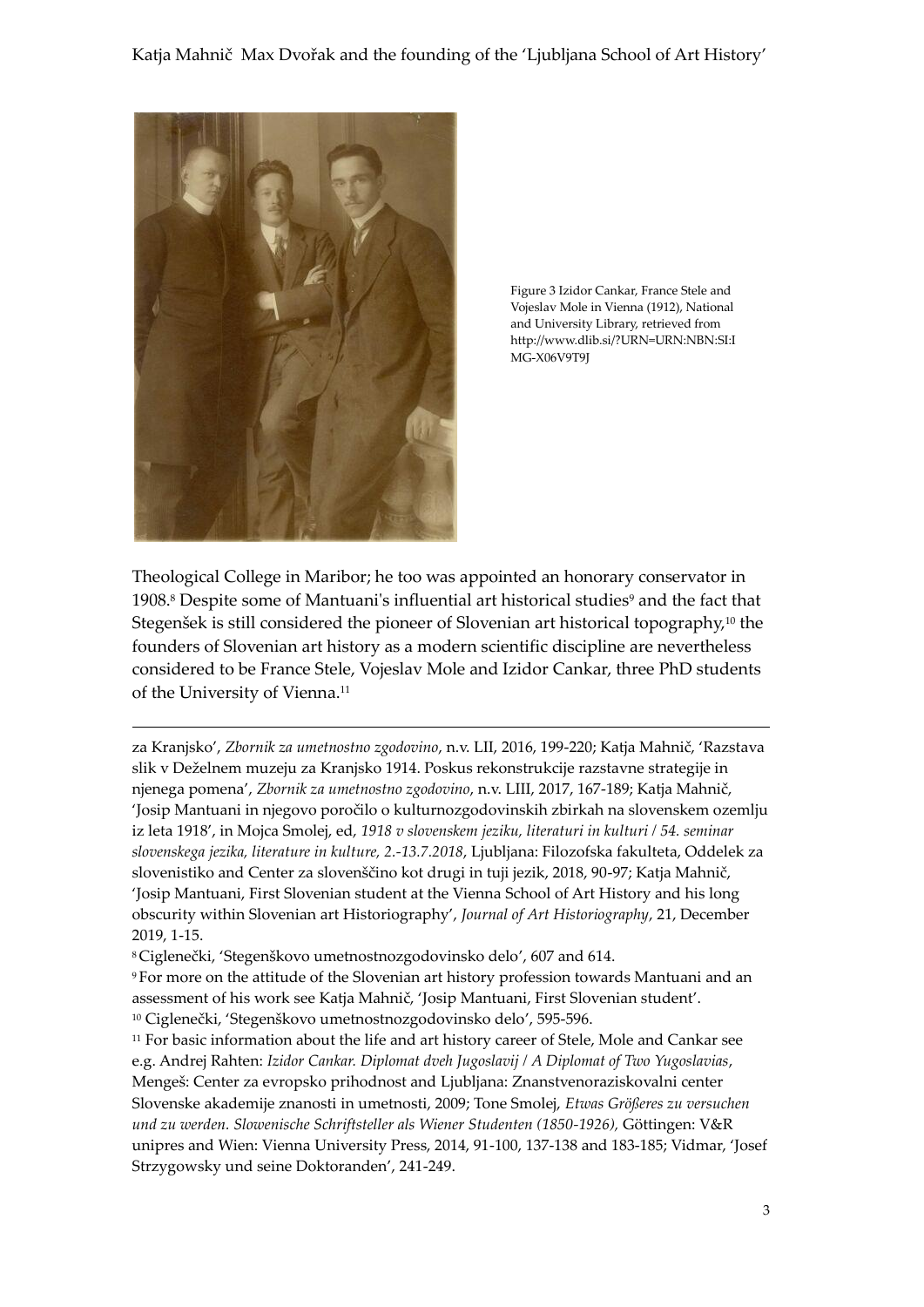Katja Mahnič Max Dvořak and the founding of the 'Ljubljana School of Art History'

At the University of Vienna, Stele, Mole and Cankar attended the lectures of various professors; all three of them attended the lectures of the two major ideological opponents of the time, Max Dvořak and Josef Strzygowski, and wrote their doctoral dissertations under their mentorship – Stele and Cankar under Dvořak, and Mole under Strzygowski.<sup>12</sup> Though their opinions of Strzygowski differed,<sup>13</sup> Dvořak was undoubtedly a professor that made the biggest impression on these young Slovenian students. He also played an important part in shaping their future careers. It is therefore not surprising that over the next few decades the idea gained ground that Dvořak's conceptual thoughts and methodological approach were a foundation of the so-called Ljubljana School of Art History. France Stele played a central role in its formation.



Max Dvořak, Austrian National Library, retrieved from https://onb.digital/result/10DDEF84

Traces of the relationship between Dvořak and his three Slovenian students and of his influence over them can be found in different types of sources. Firstly, in the personal and intimate documents – their mutual correspondence and autobiographical and biographical texts –, in which we learn a great deal about Dvořak as a person and teacher, and also a detail or two about the studies and situation at the University of Vienna. These sources are also interesting because they provide an insight into the reception of individual topics, concepts and methodological approaches which prospective art historians came across during

## <sup>12</sup> Vidmar, 'Doktorske disertacije', 248-254.

<sup>13</sup> Though Stele was not a fan of Strzygowski's ideas, he did attend his lectures. Mole did not agree with the professor's ideas either, but was nevertheless enthusiastic about certain aspects of his approach to art history. Cankar disliked Strzygowski's ideas the most, which is a paradox of sorts. After all, he enrolled in the study of art history because of the professor's reputation, Vidmar, 'Doktorske disertacije', 244-248; Stanko Kokole, 'Vojeslav Molè in začetki umetnostnozgodovinskega študija grško-rimske antike na Univerzi v Ljubljani – I. del', *Zbornik za umetnostno zgodovino*, n.v. LIII, 2017, 200.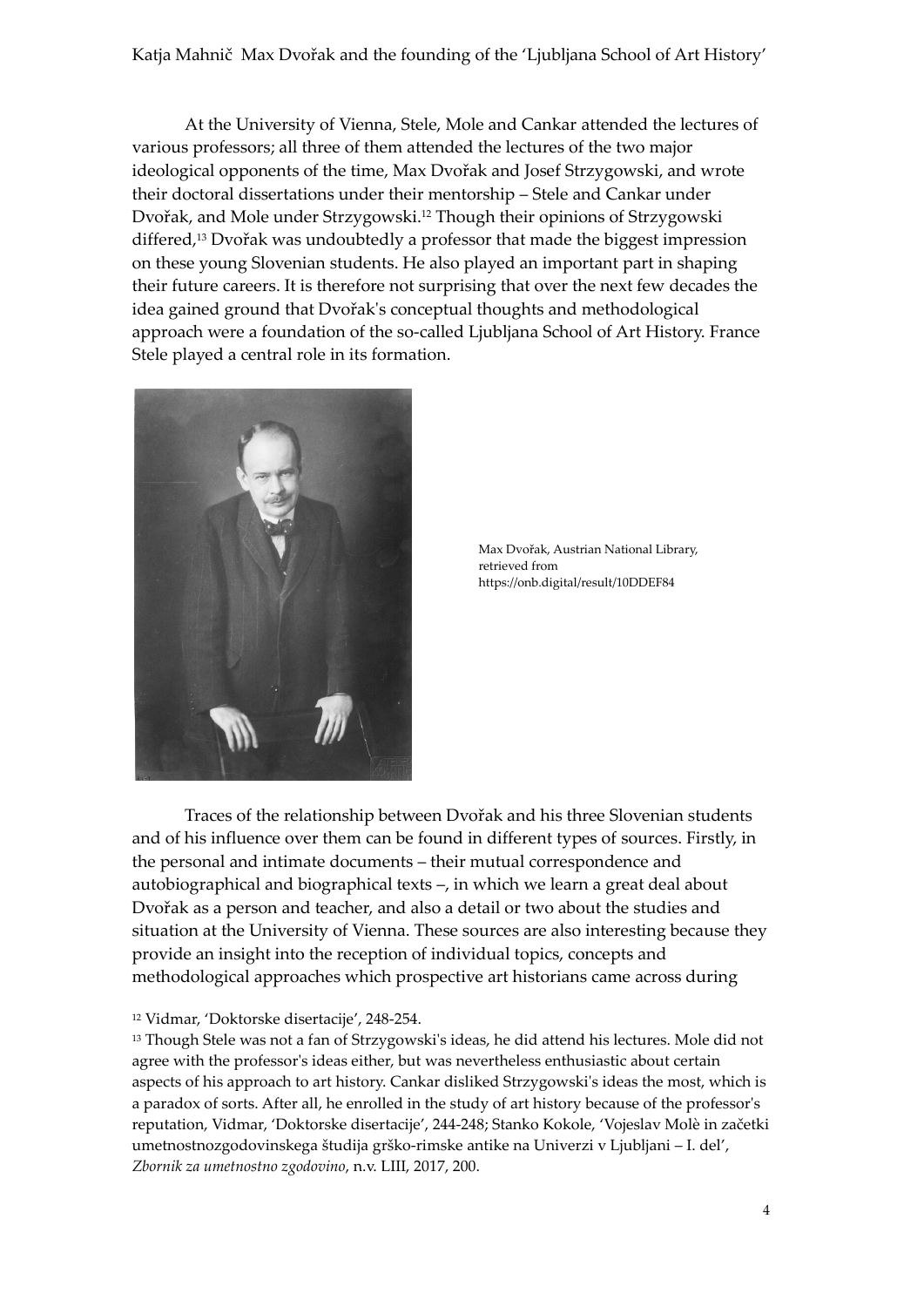their studies; moreover, they also provide an insight into how they remembered their professor and his lectures later in life. The second source is 'historiographical' texts. Stele's texts hold a special place among these; in them he outlined the process of forming the 'Ljubljana School of Art History' and defined the origins of its conceptual and methodological framework – one of its key foundations is said to have been the ideas of Dvořak. No less important are the texts of Stele's students and members of younger generations of Slovenian art historians, who discussed Dvořak's influence on Stele, Mole and Cankar and, more broadly, on the development of the Slovenian art history profession from their own perspectives. The third source is the theoretical and art history texts of Stele, Mole and Cankar, in which we must carefully discern traces of their teacher's ideas, while maintaining the required historical distance, as well as potential deviations from these ideas. In this article I will focus mainly on the first two types of sources.

As regards the intimate sources, which shed light on the relationships between Dvořak and his three Slovenian students, the discussion should begin with the preserved correspondence. It is especially important because it provides an insight into how they personally experienced their studies at the University of Vienna and the professor himself in the earliest letters, while newer letters also reveal the relationship between each writer and their former teacher/mentor or, in the case of Stele and Mole, also briefly their superior in the Monument Protection Service. A considerable portion of the preserved correspondence consists of letters addressed to Stele. As pointed out by Vesna Krmelj, his love of letters and his awareness of their importance encouraged Stele to hold on to all the letters he had received, collecting them, publishing them and critically commenting them. That is why his legacy comprised a substantial amount of correspondence; however, only a few letters are his own.<sup>14</sup> The letters that are relevant to the topic in question are those written to him by Cankar during his studies in Vienna, and those he received from Dvořak during his war captivity in Siberia.<sup>15</sup> Information about how Cankar perceived his studies and individual professors can also be discerned from Cankar's correspondence with other addressees, including his cousin Karel. It was to him that he wrote in November 1911, that is, just after he transferred to the University of

<sup>14</sup> Vesna Krmelj, 'France Stele v luči mladostne korespondence z Izidorjem Cankarjem', *Acta Historiae Artis Slovenica*, 23: 1, 2018, 133-134.

<sup>15</sup> His correspondence with Cankar was critically examined by Vesna Krmelj. According to her Stele corresponded with Cankar all his life but the frequency of their contacts varied: they corresponded the most during their student years, when the Department of Art History was founded at the new University of Ljubljana, and when Stele became its chair; Vesna Krmelj, 'France Stele', 135. It is clear that Stele and Cankar corresponded more often and more extensively when one or neither of them was in Ljubljana. Stele himself published his preserved correspondence with Dvořak, along with a short text about his teacher; France Stele, 'Iz konservatorskih spominov', *Varstvo spomenikov*, X (Steletov zbornik), 1965, 30-38. On the topic of Stele's moulding into a professional art historian, his correspondence with the somewhat older Stegenšek is also interesting; it has been critically examined by Alenka Klemenc; Alenka Klemenc, 'Stegenškova korespondenca Francetu Steletu', *Studia Historica Slovenica. Časopis za humanistične in družboslovne študije*, 7: 3-4, 2007, 649-666. As the contents of the correspondence do not refer to Dvořak directly, they will not be discussed in the paper.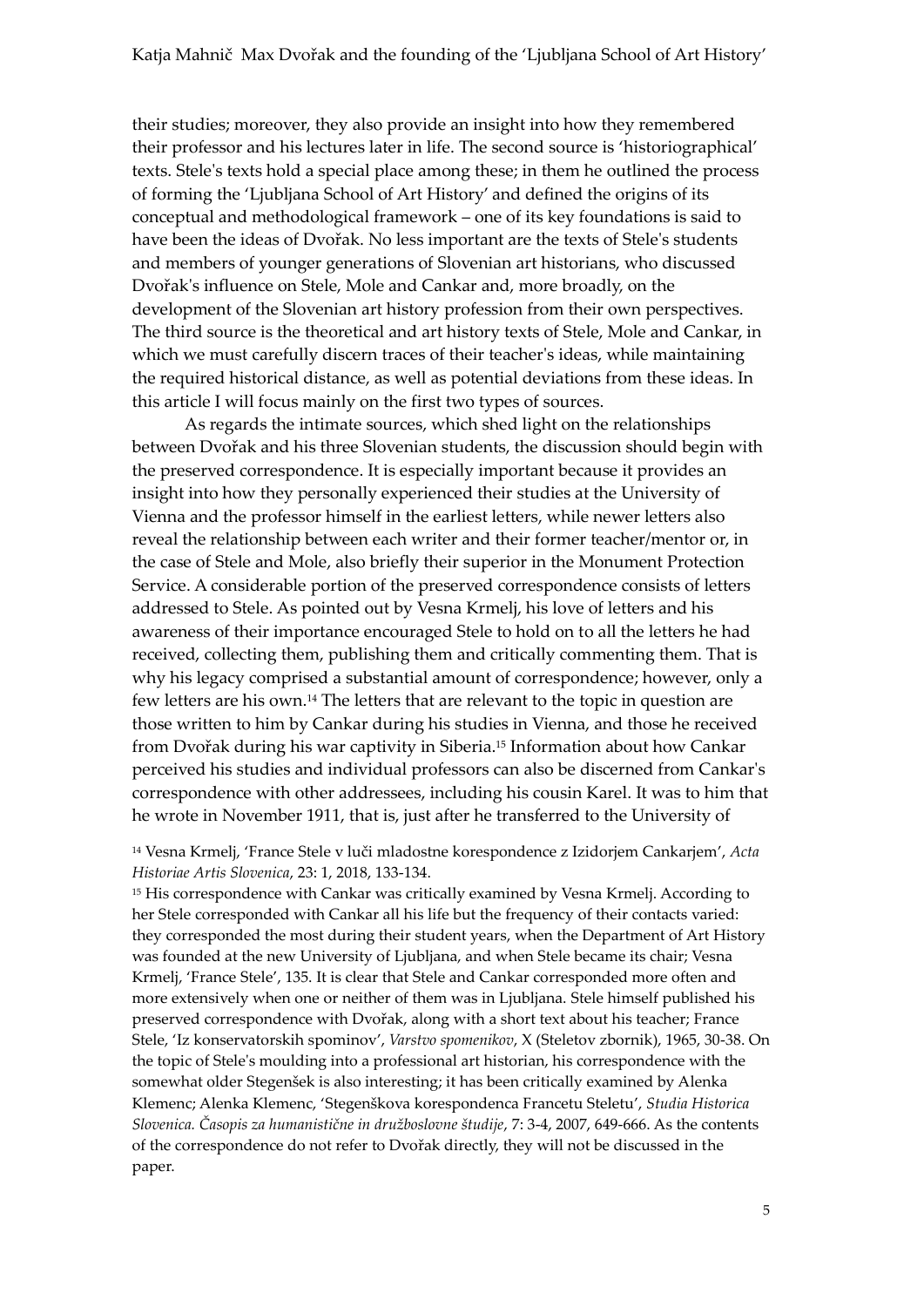Vienna, reporting that he was enrolled in two seminars and that he had a ton of work because the professors, by which he meant Dvořak and Strzygowski, were 'beasts among scholars and acted beastly', giving him 'art historical dreams every night'. <sup>16</sup> By the end of the first year of studies in Vienna, Strzygowski had apparently disappointed Cankar because in May or June 1912 he wrote to his friend, priest and popular Slovenian writer Fran Finžgar saying that the professor 'spoke so stupidly and all over the place as if he had escaped from a madhouse.' <sup>17</sup> Dvořak's lectures made a better impression on Cankar; the professor also had a positive personal attitude towards his student, as can be detected in the preserved letters. After Cankar had already chosen his doctoral dissertation topic under Dvořak and he stopped at the congress of art historians in Rome in October 1912 during his study tour across Italy, he ran into Dvořak at the congress and 'wanted to drop down on my knees and kiss his shoe'. When he told the professor that he would be spending only two weeks in Rome, the latter advised him to not waste time at the congress because all the lectures will be published and that he should use the time more wisely.<sup>18</sup> Less than six months later, Cankar wrote to Fran Finžgar that Dvořak offered him a job in Vienna as soon as he would complete his exit examinations.<sup>19</sup>

The professor's fondness of his students is also revealed in one of the rare preserved letters Stele wrote to Cankar in 1912 when the latter was in Rome on the aforementioned study tour. In the letter he says that he is angry for not having received a reply from the ministry and that Dvořak comforted him.20The affectionate relationship between Dvořak and Stele is also evident from their mutual correspondence.<sup>21</sup> The contents of three letters written by Dvořak towards the end of 1913, that is, soon after Stele had taken over the position of provincial conservator for Carniola, refer to everyday official matters.<sup>22</sup> In the letters Dvořak sent to Stele over the following years to Siberia where the latter was being held in war captivity, he also reported about what was going on at the Monument Protection Service. However, it is perfectly clear from these letters, especially in the first two years of their correspondence, that the aim of his brief reports about how work was being carried out smoothly at home, i.e. in the Central Commission, was mainly to reassure him.<sup>23</sup> He informed him about staffing changes<sup>24</sup> and regularly included

<sup>16</sup> Tone Smolej, 'Dunajska študijska leta Moleta, Steleta in Cankarja', *Zbornik za umetnostno zgodovino*, n.v. XLVIII, 2012, 184.

17 Smolej, 'Dunajska študijska leta', 184. Cankar's negative attitude towards Strzygowski is also clear from the many quips that have been preserved – one such quip can be seen in Cankar's letter to Stele from 1911; Krmelj, 'France Stele', 171 (Attachment 7) – and from Cankar's description of the professor's book on modern art in his travelogue *S poti* [On the Way]; cf. Smolej, 'Dunajska študijska leta', 186.

<sup>18</sup> Krmelj, 'France Stele', 177-178 (Attachment 25).

<sup>19</sup> Smolej, 'Dunajska študijska leta', 185.

<sup>20</sup> Krmelj, 'France Stele', 176-177 (Attachment 24).

<sup>21</sup> That the relationship between him and his teacher was personal, affectionate or even friendly was pointed out by Stele himself. Firstly, by quoting from Gustav Glück's obituary of Dvořak at the beginning of the text and, secondly, in his presentation of Dvořak; France Stele, 'Iz konservatorskih spominov', 30 and 31. This presentation will be discussed below. <sup>22</sup> France Stele, 'Iz konservatorskih spominov', 32-33 (letters 1-3).

<sup>23</sup> France Stele, 'Iz konservatorskih spominov', 32-34 (letters 4-7).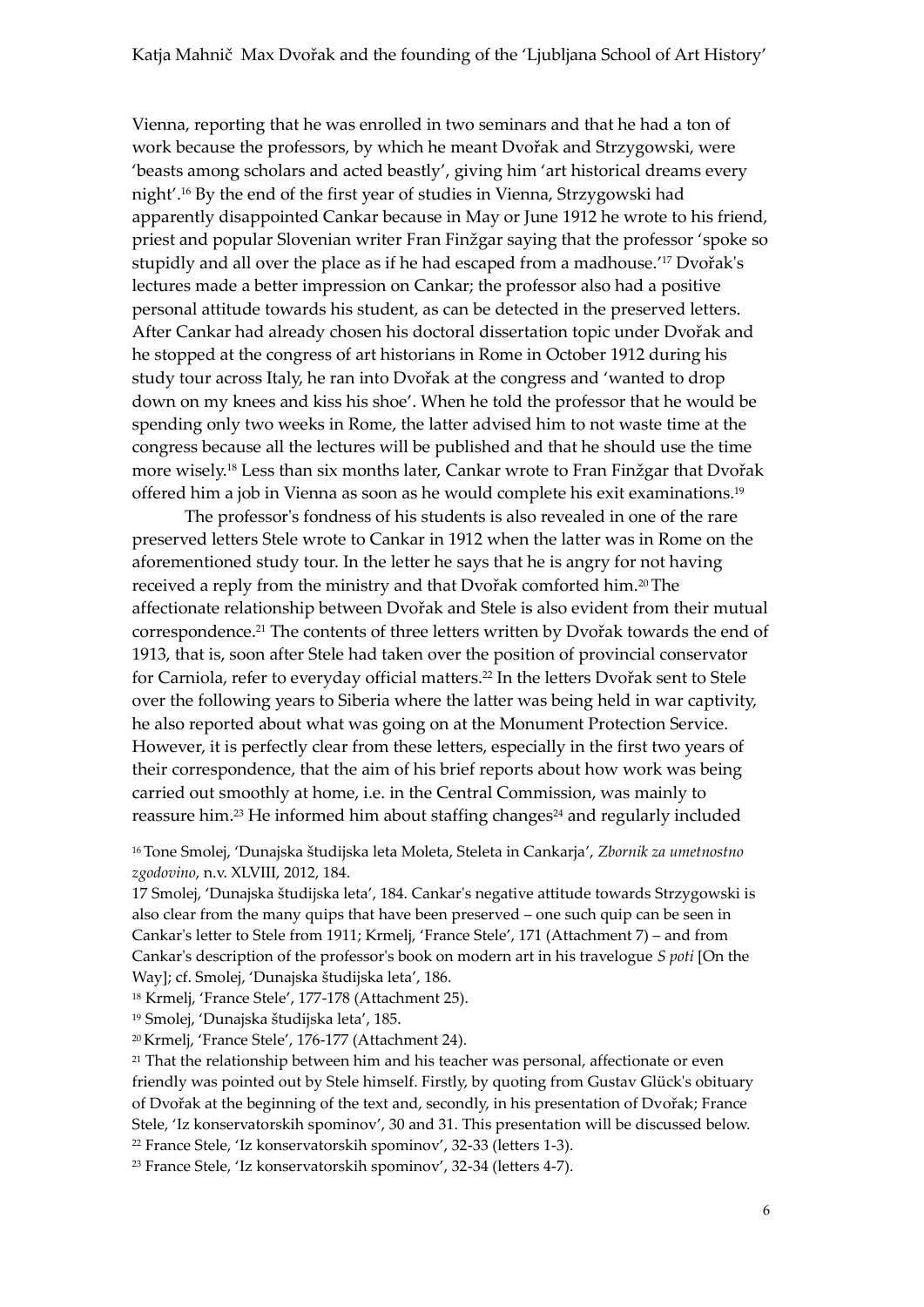information about other members of the Monument Protection Service, especially about friends and acquaintances of Stele who were either in the army or shared his fate of a prisoner of war. Dvořak's undoubted affection is clearly evident in his concern for Stele's well-being after he had not received a reply from him in a long time, $25$  and in the statement that he often thought of him and Mole, hoping they were well.<sup>26</sup> After two years of correspondence, Dvořak increasingly began to mention how much work was waiting for Stele at home as if he wanted to 'speed up' his return or at least direct his thoughts toward a better future.<sup>27</sup> He was glad that Stele, similarly to Mole, was permitted to study during his captivity, which at least partially mitigated his situation.<sup>28</sup> He informed Stele of the publication of Gnirs's book on church bells in Carniola and the Littoral,<sup>29</sup> and wanted to send him a copy of his own work *Katechismus der Denkmalpflege* [Catechism of Monument Protection] but did not know how.<sup>30</sup> Dvořak wrote his last two letters to Stele after the war had ended and Austria-Hungary had dissolved. Their contents clearly show that even in this new situation Dvořak kept in touch with his former students or colleagues, and continued to foster an active interest in their professional work.<sup>31</sup> His detailed knowledge of events in Slovenia surprised even them, as will be shown later on.

<sup>25</sup> France Stele, 'Iz konservatorskih spominov', 34 (letter 18).

1

<sup>26</sup> France Stele, 'Iz konservatorskih spominov', 35-36 (letters 10 and 13).

<sup>27</sup> France Stele, 'Iz konservatorskih spominov', 34-35 (letters 9 and 11-12).

<sup>29</sup> France Stele, 'Iz konservatorskih spominov', 35-36 (letters 12 and 13). He was referring to the publication by Anton Gnirs *Alte und neue Kirchenglocken als ein Katalog der Kirchenglocken im österreichischen Künstenlande und in angrenzenden Gebieten mit Beiträgen zur Geschichte der Gußmeister*, which was published in 1917. Gnirs was the first provincial conservator for the Littoral and was based in Pula. The circumstances during the war forced him to move to Ljubljana where he also took over the job of provincial conservator for Carniola in Stele's absence; France Stele, 'Dr. Anton Gnirs', *Zbornik za umetnostno zgodovino*, XII, 1933, 98-99. <sup>30</sup> Dvořak's *Katechismus der Denkmalpflege* was published for the first time in 1916. In his letter, written in October 1917, Dvořak informs Stele that the first edition of his publication has been sold out and that it will soon be reprinted; France Stele, 'Iz konservatorskih spominov', 35-36 (letter 13). The reprint indeed came out in 1918. Stele was apparently very touched by the wish Dvořak expressed in the letter. Half a century later, in an accompanying text to the published correspondence, he explicitly pointed out the professor's regret along with the information that he surprised him with a copy of *Katechismus* in September 1919, that is, a few weeks after Stele had returned from Siberia; France Stele, 'Iz konservatorskih spominov', 32.

<sup>31</sup> France Stele, 'Iz konservatorskih spominov', 37 (letters 15 and 16). That maintaining personal contacts after the dissolution of Austria-Hungary left an important mark on the development of monument protection in Austria and in other former parts of the common state, which were now independent or incorporated into new multi-ethnic states, has already been pointed out by Eva Frodl-Kraft; Eva Frodl-Kraft, *Gefährdetes Erbe. Österreichs* 

 $24$  In his letter from January 1917, he wrote that the Central Commission lost two members: Robert Eigenberger who went to the Paintings Gallery of the Academy of Visual Arts, and Antonin Matĕjček who went to the School of Arts and Crafts in Prague; France Stele, 'Iz konservatorskih spominov', 35 (letter 10). Two months later he informed him that a new protector of the Monument Protection Service had been appointed; France Stele, 'Iz konservatorskih spominov', 35 (letter 11).

<sup>28</sup> France Stele, 'Iz konservatorskih spominov', 35, 36 (letters 12 and 14).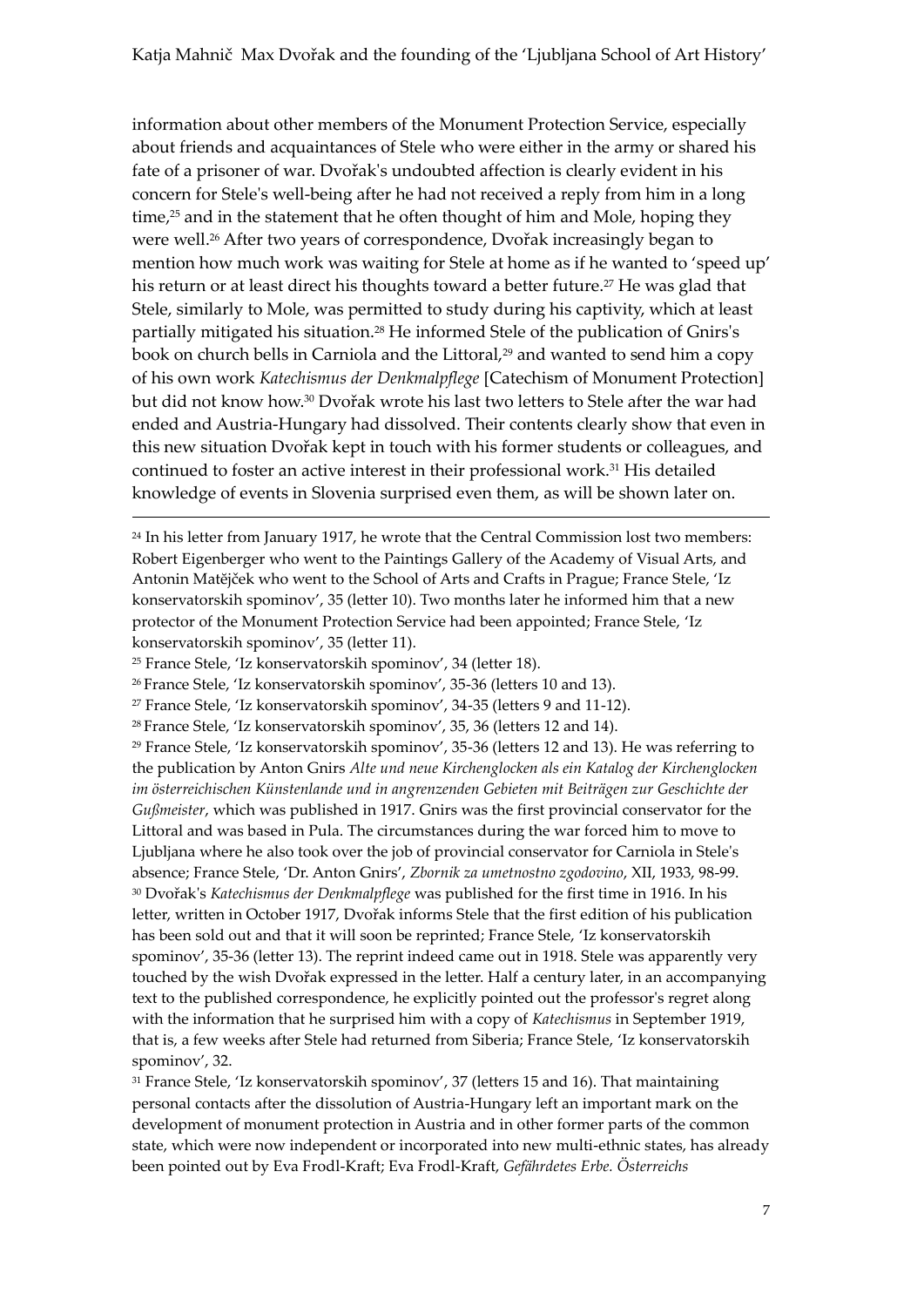Stele not only kept Dvořak's letters but also published them because, in his opinion, they were 'an interesting contribution to Dvořak's human attributes despite their succinctness.' <sup>32</sup> Together with brief comments, they form an interpolation into the short presentation of Dvořak as a conservator and reformer of Austrian monument protection,<sup>33</sup> with which Stele paid tribute to his 'fatherly teacher, a guide into the world of monuments, and the most inspiring role model.' <sup>34</sup> Dvořak's presentation is an integral part of the longer paper entitled *Iz konservatorskih spominov* [From the Memories of a Conservator], in which Stele reminisced about his monument protection practice.<sup>35</sup> That was not his only autobiographical text. A typescript of his text entitled *Moje življenje* [My Life] has also been preserved.<sup>36</sup> With these two texts by Stele I will now move on to discussing the second type of intimate sources, which shed light on the relationship between Dvořak and his three Slovenian students, i.e. various autobiographical texts. An essential difference between these sources and the correspondence lies in the fact that they were written after a certain amount of time had passed. That means that the narrator provides information about his/her life from a different angle. Without a doubt, the time lag leads to many things being inadvertently lost in such texts, while some are often deliberately left out. The reason for that is not necessarily the desire to conceal or alter the past but is often merely a reflection of the purpose behind the writer's reminiscing. Moreover, we should also be aware that an autobiographer (un)knowingly assesses his/her past life, of course in retrospect, i.e. from the viewpoint of someone who already knows how things worked out. After all, this is also reflected in the narration itself, i.e. in the way the events are articulated or in the causal relationships that have been established between them. Regardless of the historical facts contained in the text or the writer's commitment to maintaining the highest level of objectivity in 'reminiscing', we should stem from the fact that an autobiographical text is to some extent a work of fiction.<sup>37</sup>

*Denkmalschutz und Denkmalpflege 1918-1945 im Prisma der Zeitgeschichte*, Wien-Köln-Weimar: Böhlau, 1997, 4-5. Dvořak's second post-war letter to Stele shows how important, in this context or at least in this specific case, was the purely personal relationship established by the former professor with his students owing to his professional and scientific authority. Although Stele was already a conservator for Slovenia at that time, Dvořak nevertheless kindly advised him in his letter which provincial monument protection services he should visit on his way to the consultation of monument protection experts in Munich in autumn 1921, and instructed him that he and his associates should oppose any construction works in the immediate vicinity of Diocletian's Palace in Split, claiming that they would be utterly barbaric; France Stele, 'Iz konservatorskih spominov', 37 (letter 16).

<sup>32</sup> France Stele, 'Iz konservatorskih spominov', 32.

1

<sup>33</sup> France Stele, 'Iz konservatorskih spominov', 30-37.

<sup>34</sup> France Stele, 'Iz konservatorskih spominov', 30.

<sup>35</sup> France Stele, 'Iz konservatorskih spominov', 13-38.

<sup>36</sup> The text was published with a few editorial comments; France Stele, 'Moje življenje', *Acta Historiae Artis Slovenica*, 2, 1997, 161-174.

<sup>&</sup>lt;sup>37</sup> That the authors, distinguished by a high degree of self-reflection, were well aware of this is demonstrated nicely by Vojeslav Mole in the introduction to his autobiography; Vojeslav Mole, *Iz knjige spominov*, Ljubljana: Slovenska matica, 1970, 7-8.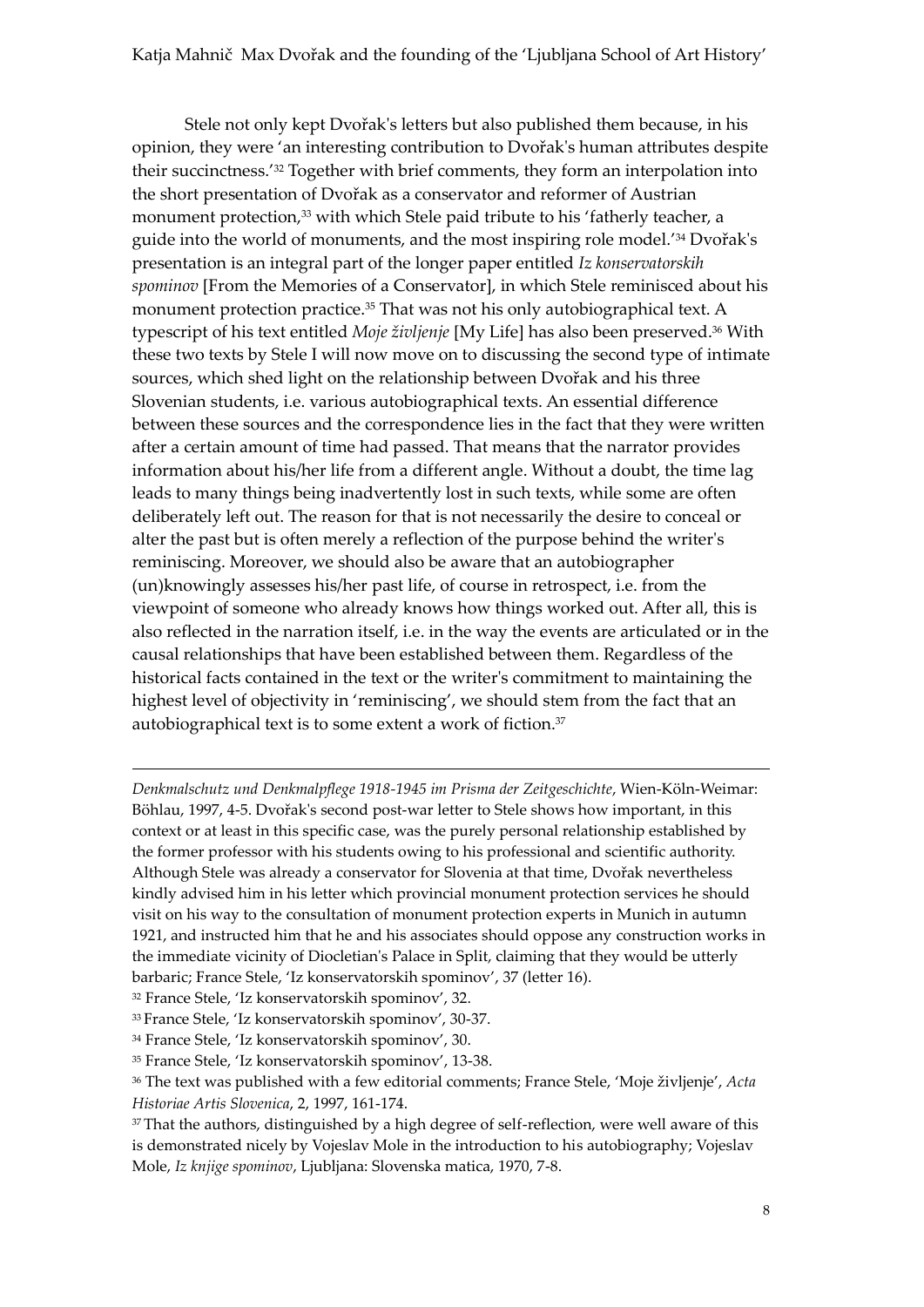When analysing the two above-mentioned autobiographical texts by Stele, we should take into account that the text *My Life* was written as a lecture, which Stele held in January 1939 for the Rotary Club of which he was a member.<sup>38</sup> It is therefore not surprising that he gave a thorough presentation of his career, his schooling and his choice of profession, in the process highlighting individual persons and teachers who had influenced his choice of career. The second text came out in the so-called *Steletov zbornik* [Stele's Miscellany], a special issue of the Slovenian conservation journal *Varstvo spomenikov* [Journal for the Protection of Monuments], in which the authors paid tribute to Stele's eightieth birthday. Stele's autobiographical text comes second, right after the introductory paper with the telling title *Lik slovenskega konservatorja* [Figure of the Slovenian Conservator],<sup>39</sup> in which the author briefly introduces the jubilarian. In his paper, Stele gave a highly detailed portrayal of his career as a conservator but also outlined the establishment, development and greatest achievements of the conservation profession in Slovenia. In both cases, Stele had a clear goal ahead of him as an autobiographer, which is reflected in the selection of the people and events presented.

In his lecture he pointed out that he had the chance to meet Wickhoff, the founder of the Vienna School of Art History, just after enrolling in the Institute of Austrian Historical Research in the 1909/1910 academic year. Although he also mentions Strzygowski among his lecturers, pointing out his antagonism with 'our school', and Julius Schlosser, from whom he had allegedly received 'much encouragement', he explicitly mentions that he was a student of Dvořak's.<sup>40</sup> Dvořak is said to have taken a fatherly interest in his future. In autumn 1912 he got him a job at the Central Commission even though Stele was more interested in getting a scholarship to travel to Rome. But, he continues, 'the future showed that Dvořak had been right and so [I] he became a conservator'. <sup>41</sup> According to the original plan, he was to be educated to become an expert in auctions and appraisals; to that end, he was sent on study tours to Munich and Berlin. When the protector of the Austrian Monument Protection Service, Archduke Franz Ferdinand requested that the new position of provincial conservator for Carniola be filled as soon as possible, Stele returned to Ljubljana where he then worked as a conservator for the next quarter-century.<sup>42</sup> He makes another mention of Dvořak when alluding to his years of effort to learn the essence of art. Surprisingly, he mentions him alongside Strzygowski.<sup>43</sup> He points out his secondary school teachers, Felician Aprissnig and

<sup>43</sup> This is surprising in light of the previously highlighted antagonism with 'our school'. This part should probably be construed to mean that Stele was also aided in his search for the meaning of art by ideas that were foreign to him. On the divergent attitudes of Stele, Mole and Cankar towards Strzygowski cf. fn. 12.

<sup>38</sup> Stele, 'Moje življenje', 161.

<sup>39</sup> Mica Černigoj, 'Lik slovenskega konservatorja', *Varstvo spomenikov*, X (Steletov zbornik), 1965, 5-12.

<sup>40</sup> Stele, 'Moje življenje', 165.

<sup>41</sup> Stele, 'Moje življenje', 166.

<sup>42</sup> Stele, 'Moje življenje', 166-167.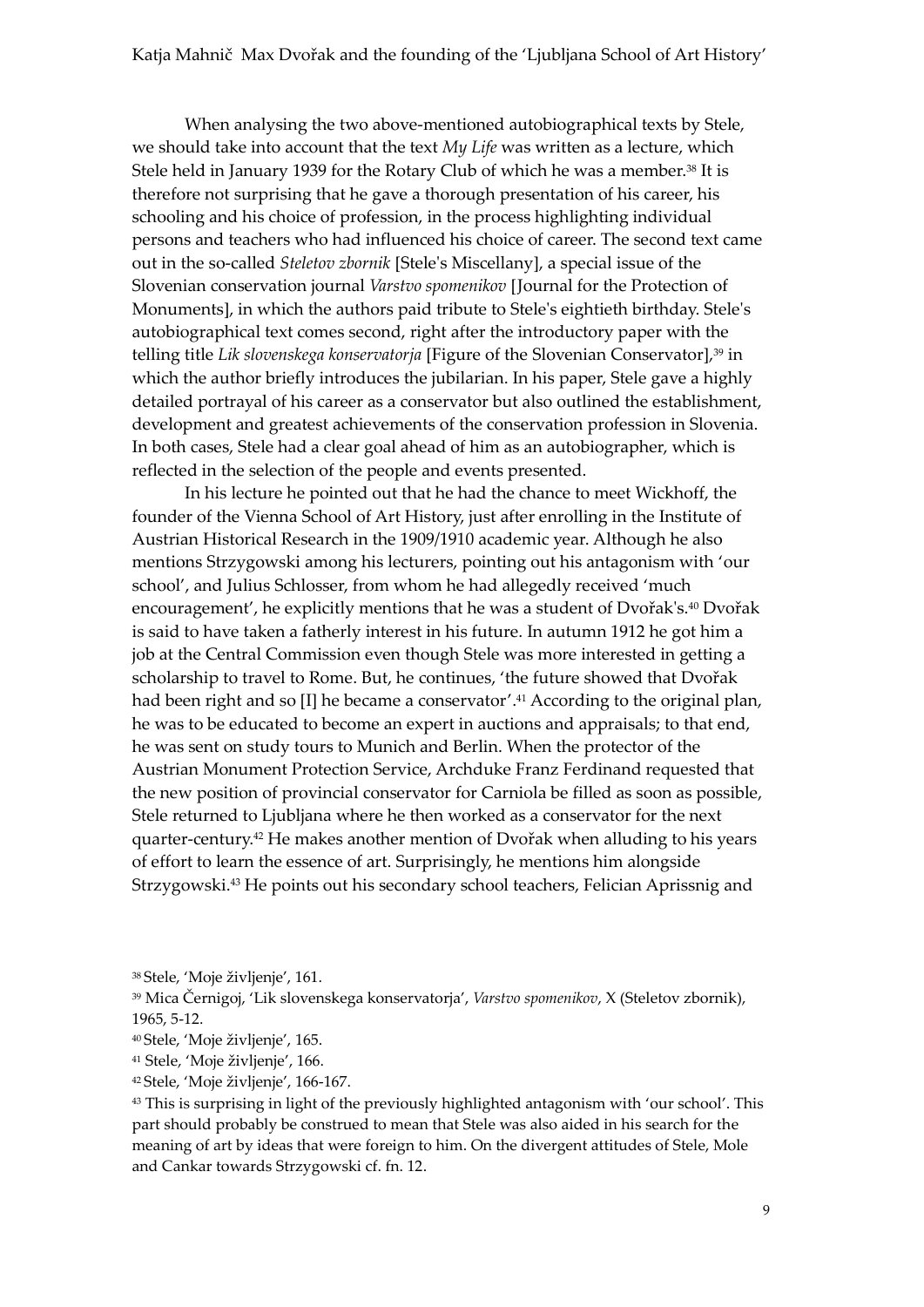Avgust Žigon, as the first to guide him along this path.<sup>44</sup> Afterwards, he explicitly mentions Dvořak and Strzygowski as the two teachers in Vienna who began to reveal to him the secrets of art but he was unable to fully grasp them back then. He claims to have achieved that during his captivity in Russia when he came in contact with representatives of living, revolutionary modern art.<sup>45</sup>



Figure 5 France Stele (1963), Photo by Ernest Adamič, National and University Library, retrieved from http://www.dlib.si/?URN=URN:NBN:SI:IMG-FYR2DZOE

Stele began the memories of his time as a conservator by presenting his schooling and the beginnings of his career. Again, we find the same highlights and mentions of the important figures who guided him through the years. Dvořak is again mentioned as the one who took over the role of his teacher after Wickhoff's death. This time, he did not present him as a successor to the founder of the Vienna School of Art History but as the founder of art history as the history of the spirit.<sup>46</sup> Afterwards, he pointed out that his association with him had steered him towards the conservation profession.<sup>47</sup> Following the reform of the Central Commission in 1911, there were to be many new job opportunities for art historians. Dvořak, who was in charge of the reorganization, allegedly decided that Stele would become a conservator after he had completed his studies. Thus, Stele familiarized himself with the profession of a conservator and immediately took to it. Dvořak was apparently very skilful in realizing his idea. Stele was originally meant to specialize in the antiquities trade and collections registry. When the protector demanded that the

<sup>44</sup> Stele describes Žigon, who taught him the subject of Slovenian Language, as 'the first art historian I ever met'. Although his explanation of art was rather materialistic, he nevertheless made it more understandable; Stele, 'Moje življenje', 164. For more on Žigon see Vidmar, 'Josef Strzygowsky und seine Doktoranden', 249-259.

<sup>45</sup> Stele, 'Moje življenje', 170.

<sup>46</sup> France Stele, 'Iz konservatorskih spominov', 15.

<sup>47</sup> France Stele, 'Iz konservatorskih spominov', 15-16.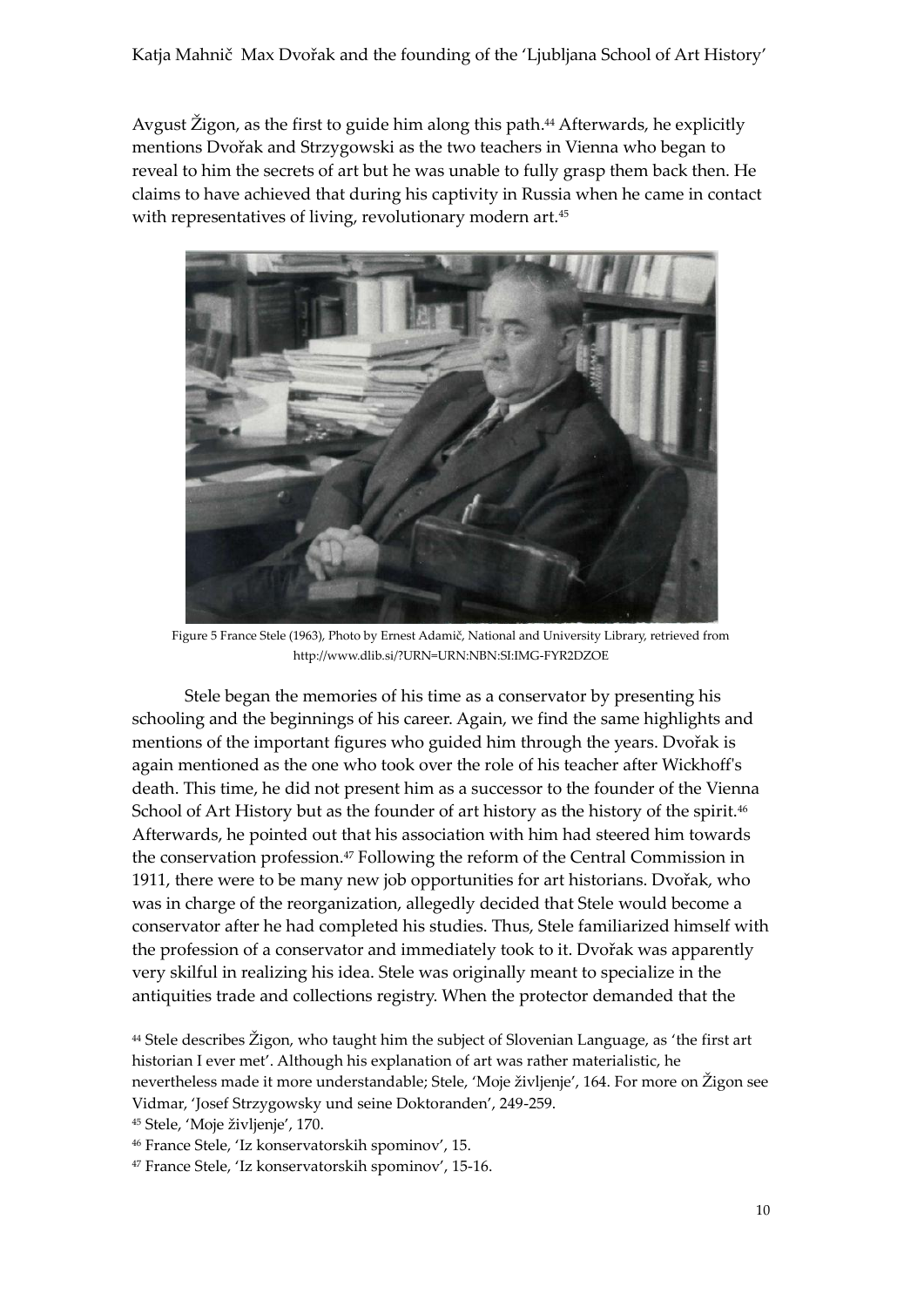new position of provincial conservator for Carniola be filled as soon as possible, with Michelangelo Zois having applied for the post but found unsuitable, Dvořak sent Stele to Ljubljana.<sup>48</sup> As has been mentioned, Stele included a short text about Dvořak in his memories of a conservator, which was equipped with commented letters that Dvořak had written to him between 1913 and 1921. Although it was meant to be a presentation of Dvořak, it mostly highlights their personal relationship and Dvořak's influence on Stele's career. Stele began the presentation with the above-mentioned quote from Gustav Glück's obituary of Dvořak, which emphasizes the friendly relationship with the deceased,<sup>49</sup> and with the statement that Stele considered Dvořak 'a fatherly teacher, a guide into the world of monuments, and the most inspiring role model'. <sup>50</sup> He continues by saying that in 1911, at the time of the reform of the Central Commission, Dvořak, who had initiated the reform, was already counting on Stele becoming the first provincial conservator for Carniola.<sup>51</sup> He wanted Stele to first build on the professional knowledge he had gained and use a scholarship to take a study tour of Rome. When that plan fell through, he appointed him as an unpaid apprentice in Vienna in 1911 and then two years later, when the protector demanded that the provincial office be staffed as soon as possible, he nominated him for a provincial conservator.<sup>52</sup> Later in the text, Stele pointed out Dvořak's concern for the professional development of young conservators. Thus, in autumn 1913, Dvořak conducted an inspection visit in Ljubljana – during the three-day visit, he and Stele visited the ongoing conservation projects in Carniola –, and afterwards he organized a ten-day instructive trip to South Tirol for Stele, Robert Eigenberger and Josef Garber.<sup>53</sup> This trip is said to have acquainted Stele with the basic principles and methodology of the conservation profession, for he encountered many valuable examples of conservation practice on the trip. Though very important as regards theory, Riegl's book *The Modern Cult of Monuments* contained no practical instructions, which Dvořak apparently noticed, leading him to draft the *Catechism of Monument Protection* in which he would discuss Riegl's principles in a popular way.<sup>54</sup> Before the part that contains the letters by Dvořak, Stele again pointed out that he and Dvořak were bound by a friendly

<sup>48</sup> France Stele, 'Iz konservatorskih spominov', 16.

<sup>49</sup> See fn. 20. For the full text by Glück see Gustav Glück, 'Max Dvoraks Tod', Neues Wiener Tagblatt, Jg. 55, Nr. 40, 10. Februar 1921, 2.

<sup>50</sup> France Stele, 'Iz konservatorskih spominov', 30.

<sup>51</sup> France Stele, 'Iz konservatorskih spominov', 30-31.

<sup>52</sup> France Stele, 'Iz konservatorskih spominov', 31.

<sup>53</sup> France Stele, 'Iz konservatorskih spominov', 31-32. At that time, Robert Eigenberger was an apprentice at the Vienna Central Commission, while at the time of the tour Josef Garber was an assistant and later the provincial conservator for Tirol; Theodor Brückler and Ulrike Nimeth, *Personenlexikon zur österreichischen Denkmalpflege*, Wien: Bundesdenkmalamt, 2001, 58 and 78.

<sup>54</sup> France Stele, 'Iz konservatorskih spominov', 32. For a comparison of Riegl's and Dvořak's text see Ernst Bacher: 'Alois Riegl und die Denkmalpflege' in Ernst Bacher, ed, *Kunstwerk oder Denkmal? Alois Riegls Schriften zur Denkmalpflege*, Wien-Köln-Weimar: Böhlau Verlag, 1995, 33-41; Sandro Scarrocchia:' Denkmalpflege und Moderne: Die Lehre Max Dvořaks', in: Max Dvořak: *Schriften zur Denkmalpflege. Gesammelt und kommentiert von Sandro Scarrocchia*, Wien-Köln-Weimar: Böhlau Verlag, 2012, 133-51.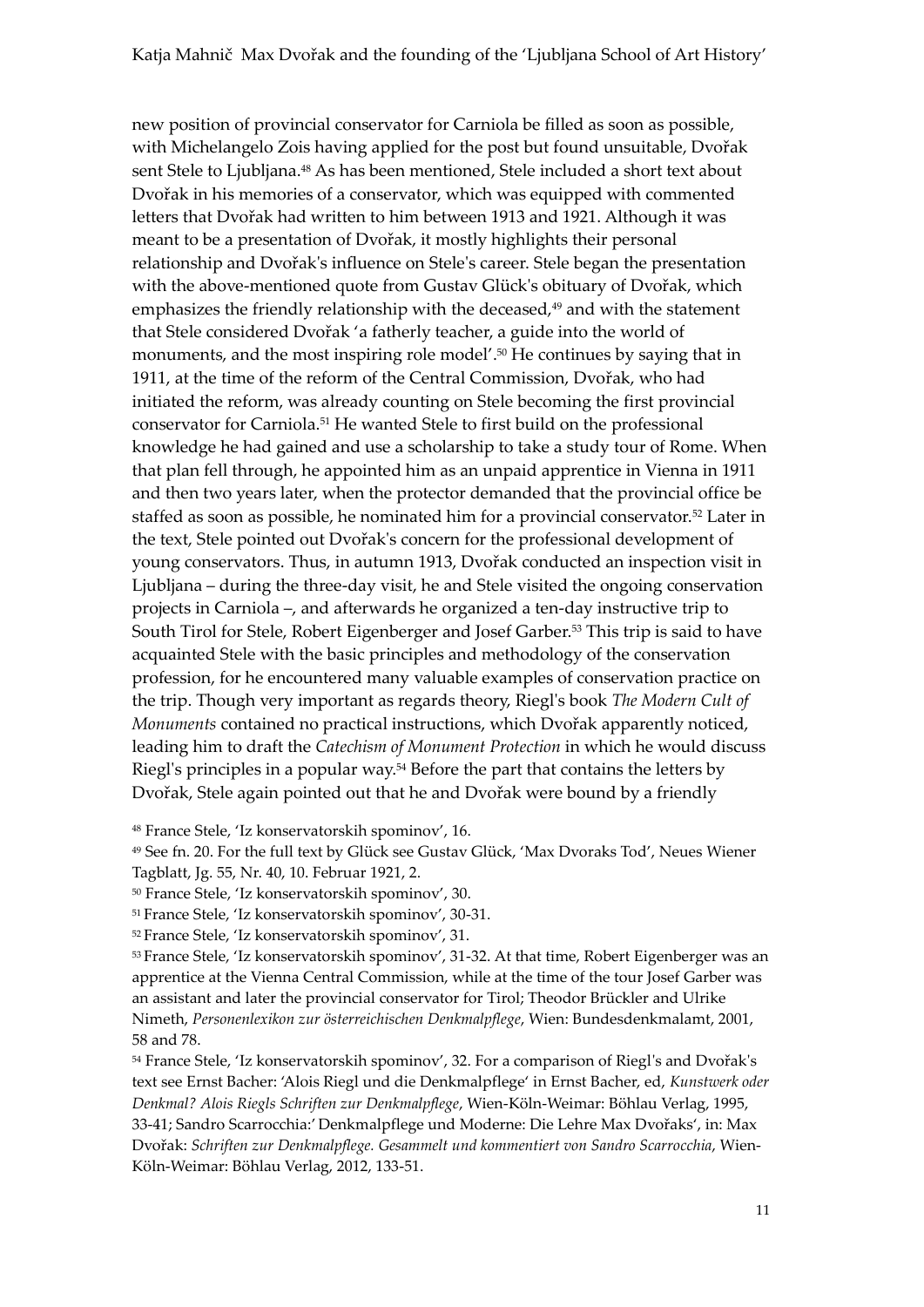relationship and that Dvořak kept himself informed of what was going on in his life in a fatherly and friendly way. He considered Dvořak's numerous letters, which he had written to him during his years of captivity in Siberia, as proof of that.<sup>55</sup> Dvořak's early demise after Stele had returned from Siberia prevented him from paying him a visit and thanking him, which hurt Stele deeply.<sup>56</sup> Stele concludes his text by stressing that Dvořak's spiritual legacy, in addition to Riegl's, was what guided his conservation work and helped him even with the most complicated cases.<sup>57</sup>

In the discussion of the autobiographical texts of the three Slovenian students of Dvořak's, the comprehensive book by Vojeslav Mole *Iz knjige spominov* [From the Book of Memories] holds a special place.<sup>58</sup> There are at least three reasons for that. Firstly, considering the time frame of the creation of both autobiographical texts by Stele and their content, Mole's is the only true autobiography. Secondly, because the text actually came out in book form, it was already critically reviewed at the time of publication.<sup>59</sup> And thirdly, as demonstrated by Gašper Cerkovnik, the book that was published in 1970 was not identical to the text originally drafted by the author. $60$ Thus, Mole's autobiography was already the subject of a historiographical discussion. As pointed out by Cerkovnik, doubts as to whether the book was the entire text written by Mole were already expressed at the time of its publication.<sup>61</sup> Based on the analysis of the preserved documentation, which was created when preparing the text for publication, Cerkovnik has discovered that the text was shortened partly because it was too lengthy (parts believed to be of less interest to Slovenian readers were left out) and partly for political reasons (the descriptions of certain events or the author's opinions about certain prominent figures from Slovenian post-war cultural and political life were omitted).<sup>62</sup> However, he also stresses that firstly, Mole did not oppose these changes to the text and that to some extent he even gave the publishing house free rein,<sup>63</sup> and that secondly, the deleted parts of the original text do not add any significant biographical information but do,

<sup>55</sup> France Stele, 'Iz konservatorskih spominov', 32.

<sup>57</sup> France Stele, 'Iz konservatorskih spominov', 37. Stele later points out another conservation theoretician, besides Riegl and Dvořak, whose ideas had a significant impact on him, i.e. Fernando Forlati. For influences on Stele's conservation doctrine see Sonja Ana Hoyer, 'Konservatorska doktrina na Slovenskem', in Sonja Ana Hoyer, ed, *Umetnostna zgodovina in spomeniško varstvo. Posvetovanje ob 75-letnici ustanovitve Slovenskega umetnostnozgodovinskega društva*, Ljubljana: Slovensko umetnostnozgodovinsko društvo, 1997, 37-38.

<sup>58</sup>Mole, *Iz knjige spominov*.

<sup>59</sup> Tomaž Brejc, 'Poezija v spominih', *Sodobnost*, 20: 7, 1972, 741-743; Jure Mikuž, 'Vojeslav Mole: *Iz knjige spominov*', *Zbornik za umetnostno zgodovino*, n.v. IX, 1972, 167-168; Rajko Ložar, 'Vojeslav Mole, *Iz knjige spominov*', *Medobdobje*, 14: 1-2, 1974, 132-144.

<sup>60</sup> Gašper Cerkovnik, 'Neznana *Knjiga spominov* Vojeslava Moleta. Izpadli deli iz tipkopisa za Moletovo avtobiografijo *Iz knjige spominov* v Narodni in univerzitetni knjižnici v Ljubljani', *Arhivi*, 38: 2, 2015, 401-412.

<sup>62</sup> Cerkovnik, 'Neznana *Knjiga spominov*', 403 and 407.

<sup>56</sup> France Stele, 'Iz konservatorskih spominov', 37.

<sup>61</sup> Cerkovnik, 'Neznana *Knjiga spominov*', 402.

<sup>63</sup> Cerkovnik, 'Neznana *Knjiga spominov*', 405.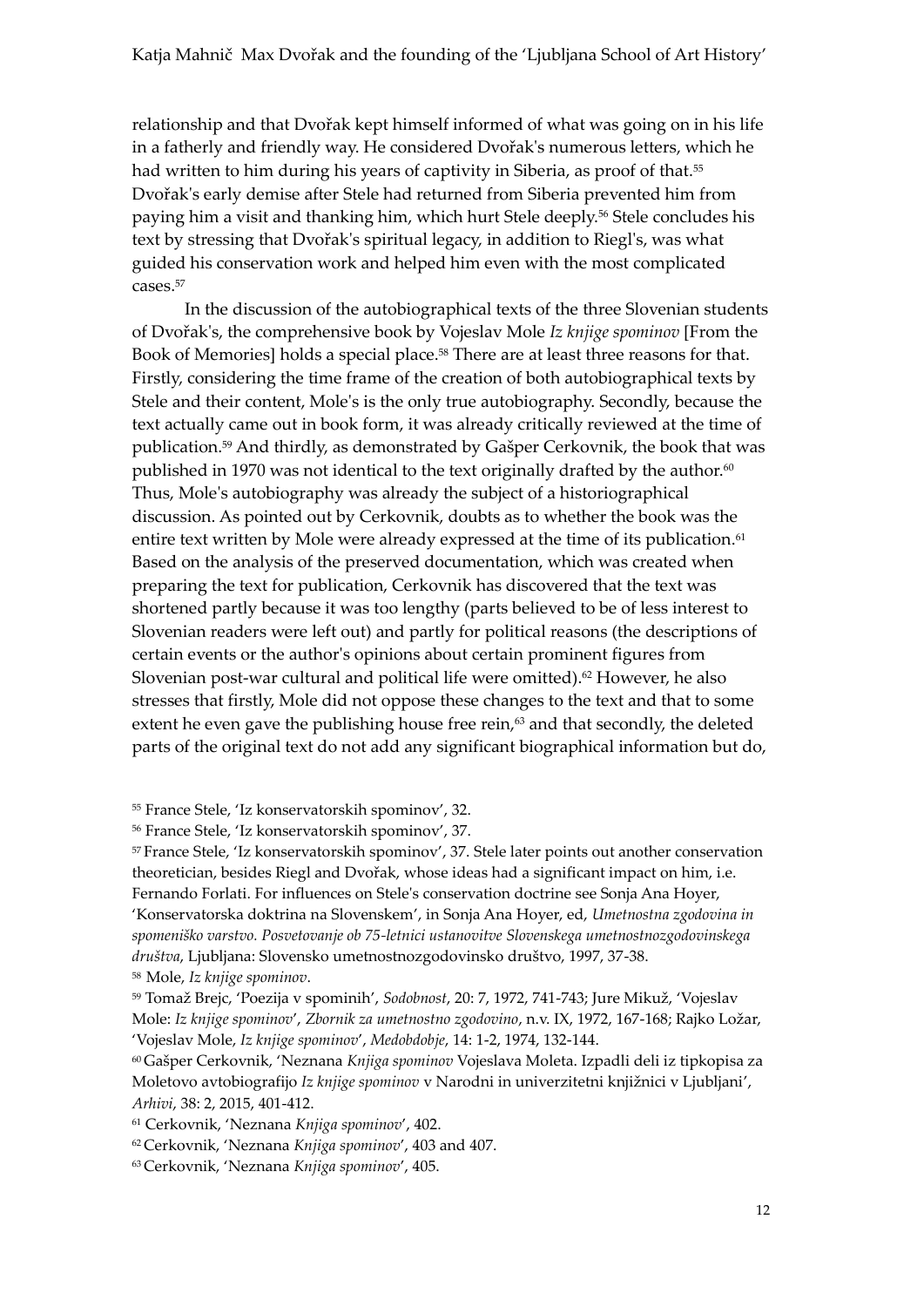however, shed light on the author's personality.<sup>64</sup> At the time of its publication, the reviewers of Mole's autobiography drew attention to another matter: namely that it was an intimate narrative in which the author explained and assessed the events within the context of his experiences and knowledge in retrospect,<sup>65</sup> or in 'a uniform model of perception'. <sup>66</sup> It should be pointed out that Mole himself emphasized in the preface that it was 'the autobiography of a humanist' in which he focused on his own path and quest,<sup>67</sup> which was also mentioned by certain reviewers.<sup>68</sup>



Figure 6 Vojeslav Mole, National and University Library, retrieved from http://www.dlib.si/?URN=URN:NBN:SI:I MG-DICCLIOJ

Mole's first mention of Dvořak relates to his stay in Rome.<sup>69</sup> There he met the classical archaeologist Mihovil Abramić, a holder of a scholarship from the Austrian Academy of Sciences, with whom he got into an earnest conversation about his future. Abramić allegedly told him that he was wasting time in Rome because it did not have the right conditions for the study of art history and told him that Vienna was looking for 'young people, art historians who were systematically and methodically educated'. Dvořak, a professor at the University of Vienna and head of the Austrian Monument Protection Service, which was undergoing a reorganization,

## <sup>64</sup> Cerkovnik, 'Neznana *Knjiga spominov*', 408.

65 Franc Jakopin, 'Moletovi spomini', *Jezik in slovstvo*, 17: 3, 1971/72, 82. In his assessment of individual events as recalled by Mole, Rajko Ložar also points out that it was a matter of 'subsequent reflection'; e.g. Ložar, 'Vojeslav Mole, *Iz knjige spominov*', 136.

<sup>66</sup> Brejc, 'Poezija v spominih', 741.

<sup>67</sup>Mole, *Iz knjige spominov*, 8.

<sup>68</sup> Jakopin, 'Moletovi spomini', 82; Brejc, 'Poezija v spominih', 741.

 $69$  In 1906 Mole enrolled in the University of Vienna. In 1908, after completing his military service, he continued his studies at the University of Krakow and then in 1909 took up studies in Rome. In the first years of his studies, he was unable to choose a field of study – he was excited about literature, linguistics and art history; Jakopin, 'Moletovi spomini', 83. It was his stay in Rome between 1909 and 1910 that Mole recollects in his autobiography as the decisive moment when he realized that his 'true profession was indeed art history'; Mole, *Iz knjige spominov*, 69.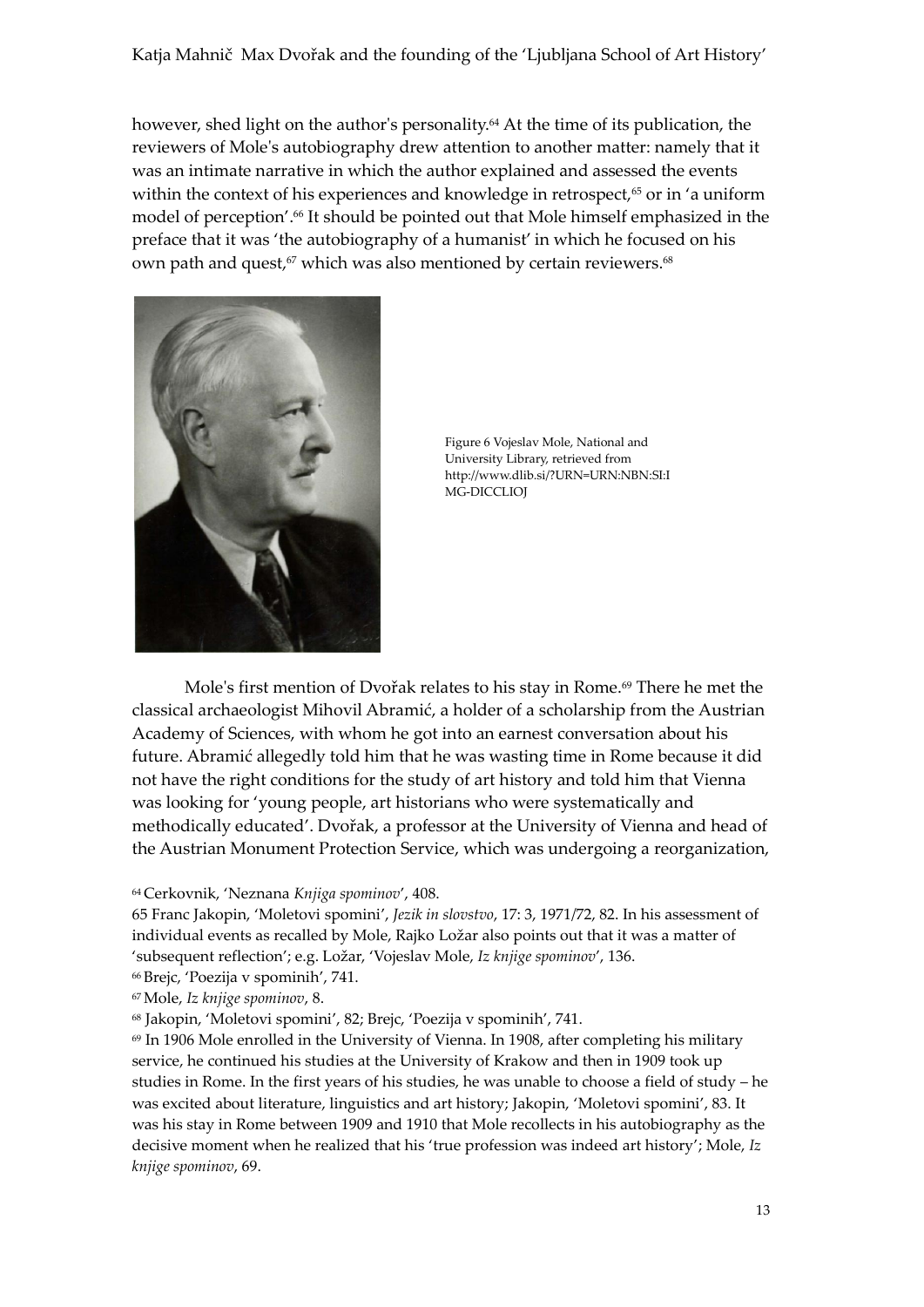was supposedly looking for 'Yugoslavs to appoint in South Slavic provinces'. 70 Abramić then offered Mole to speak with Dvořak on his behalf and said that he would let him know his answer. Mole soon received a letter from Abramić who informed him that Dvořak had invited him to Vienna. Thus, a new chapter in his life began.<sup>71</sup> Mole returned to Vienna in autumn 1911 'as a new man in many ways'. 72 However, it was precisely then that the art history community was 'experiencing a profound crisis'related to choosing a successor for the late Professor Wickhoff. Although Mole describes the political and professional background of those events in his autobiography, he also points out that it took him a while to understand what it was all about. He was particularly confused because he was attending the lectures of Dvořak and Strzygowski who each lectured the same subject matter but in different ways. He had therefore come across professional problems already at the beginning of his studies and was still unable to solve them when he was writing his autobiography.<sup>73</sup> Also intriguing is Mole's description of the student population attending the seminars of both rival professors. He claimed that Dvořak's students were primarily German and rarely Slavic,<sup>74</sup> while Strzygowski's students were more ethnically mixed; his lectures were also attended by a greater number of foreign students in addition to Austrian ones.<sup>75</sup> There were also differences in the atmosphere created by the professors in their seminars: the atmosphere in Dvořak's seminar was 'calm, dignified and serene', whereas Strzygowski's seminars were full of solving controversial problems that required superhuman wisdom to solve.<sup>76</sup> Afterwards, Mole gives a rather thorough definition of the art history that he came to know under both lecturers and points out that Dvořak nevertheless made a deeper impression on him, especially on account of his prominent humanism.<sup>77</sup> Both professors apparently saw a promising art historian in Mole and gave him the opportunity to conduct independent research work even before completing his studies. Strzygowski entrusted him with an art historical interpretation of a 17th-

- <sup>70</sup>Mole, *Iz knjige spominov*, 75-77.
- <sup>71</sup>Mole, *Iz knjige spominov*, 44.
- <sup>72</sup>Mole, *Iz knjige spominov*, 81.
- <sup>73</sup>Mole, *Iz knjige spominov*, 88-89.
- <sup>74</sup>Mole, *Iz knjige spominov*, 84.
- <sup>75</sup>Mole, *Iz knjige spominov*, 90.
- <sup>76</sup>Mole, *Iz knjige spominov*, 90-91.

<sup>77</sup>Mole, *Iz knjige spominov*, 94-95. As regards Mole's definition of the art historical frames of both professors, it is difficult to distinguish between the first impression both had made on him during his studies and Mole's subsequent exploration of their hypotheses. These definitions should be construed as his understanding of the development of the profession of art history in the broader sense or of the Vienna School of Art History in the narrower sense, as has already been pointed out by Jure Mikuž in his review of Mole's book; Mikuž, 'Vojeslav Mole: *Iz knjige spominov*', 168. Some of Mole's statements clearly indicate not only Mole's attitude towards both professors, but the attitudes of all three Slovenian students. Mole says that he did criticize Strzygowski's ideas but was nevertheless a member of his seminar and attended his lectures; according to him, Stele was not a fan of Strzygowski but attended his lectures regardless, while Cankar allegedly paid no mind to the professor's lectures; Mole, *Iz knjige spominov*, 96.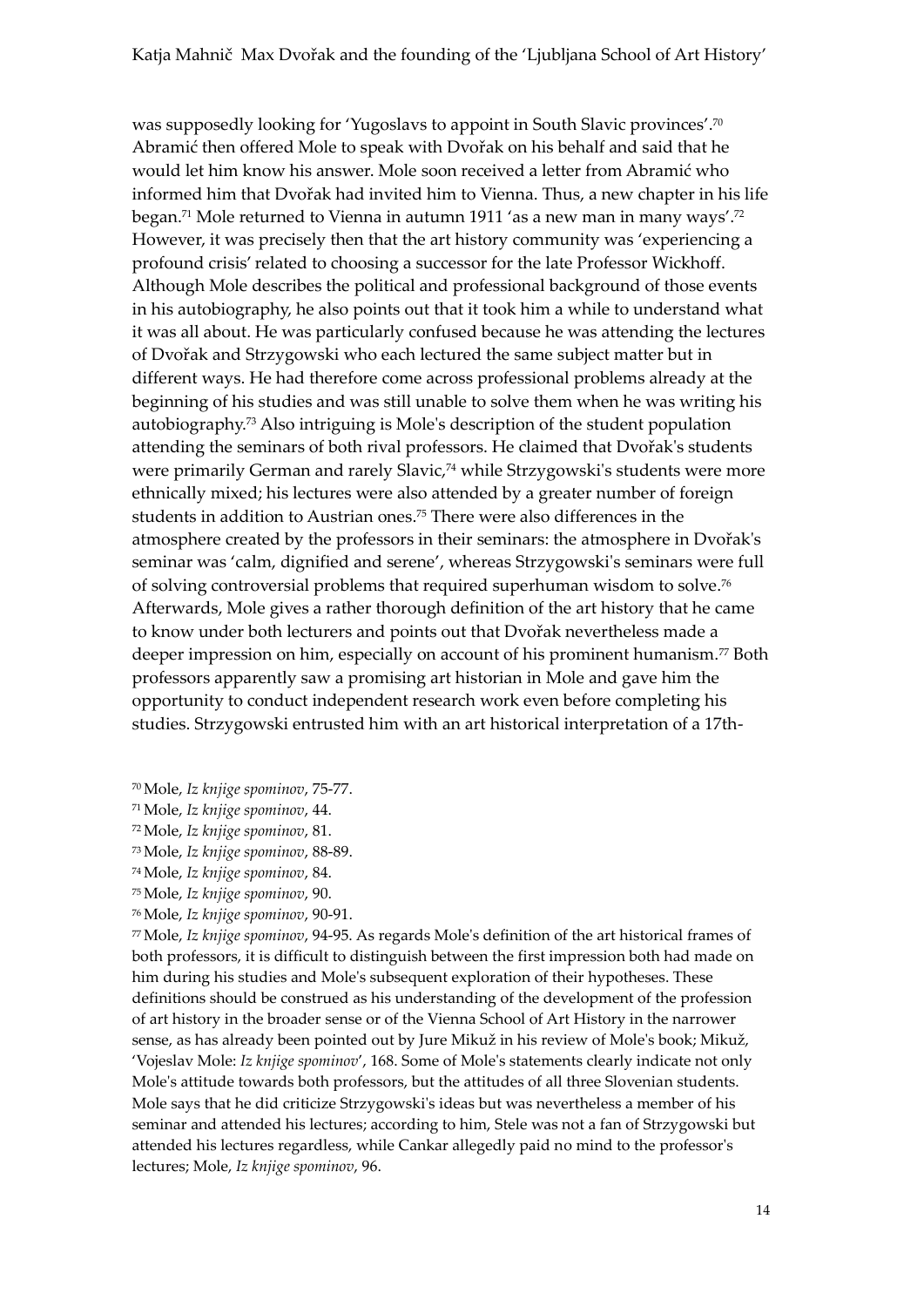century Serbian illuminated manuscript.<sup>78</sup> Dvořak, on the other hand, offered Mole the chance to go to Dalmatia for a few weeks over the summer, where he would collect archival material for the study on the cathedral in Šibenik by Dagobert Frey.<sup>79</sup> Mole received his PhD in 1912 under the direction of Stryzgowski with a topic with which, according to Mole, Dvořak had agreed.<sup>80</sup> As soon as he completed his doctoral studies, Dvořak offered him a one-year scholarship for a study tour of Italy. He explained to Mole that he was to take up the position of conservator in Dalmatia which would be available the following year, so he thought it wise for Mole to make good use of the time by learning about Italian artistic monuments. After a minor complication, the money for his trip came from the fund for establishing the future Slovenian University in Ljubljana. In the spring of 1913, when Mole was in Ravenna, Dvořak wrote to him that his appointment was ready and that he should return. After his return, he waited three months to be called to the Vienna Central Commission as a temporary apprentice; in early October he finally started working as a conservator in Split.<sup>81</sup> While working in Dalmatia he came across an interesting find, allegedly a painting by Titian, of which he wrote to Dvořak. The latter advised him to write an article about the find but Mole was prevented from doing so by the outbreak of World War I.<sup>82</sup> Mole then devotes a considerable portion of his autobiography to the next chapter in his life, i.e. his call-up and, above all, the time he spent as a prisoner of war. Among other things, he mentions that he was extremely grateful to Dvořak for his correspondence, not only because he sent him news of life back home but even more so because he gave him Stele's address in captivity.<sup>83</sup> After the war, Dvořak again played a vital role in Mole's life. On returning home, Mole stopped by the professor's home in Vienna, who welcomed him and his wife with the utmost warmth. As they discussed the future of Mole's career, Dvořak told him that he had three options: to return to Split, where his post of conservator was waiting for him; to go to Belgrade, where he could take up the post of general conservator for all of Yugoslavia; or to get a job at the newly founded University of Ljubljana, where a post was said to be waiting for him. The latter post entailed a minor problem: the Department of Art History was already chaired by Cankar, so Mole would have to chair the Department of Classical Archaeology. In the end, Dvořak advised Mole to choose the third option, claiming it would provide him with the best chances of success and satisfaction.<sup>84</sup> Mole concludes that Dvořak was right, however, he kept wondering for the next five decades where Dvořak got such detailed information about events in Ljubljana or Yugoslavia.<sup>85</sup> Although Dvořak's warm attitude towards Mole, firstly as a student and later as a subordinate at the Monument Protection Service, and, vice versa, Mole's positive attitude towards and admiration of the professor were evident, they were never expressed

- <sup>78</sup>Mole, *Iz knjige spominov*, 96-97.
- <sup>79</sup>Mole, *Iz knjige spominov*, 97-99.
- <sup>80</sup>Mole, *Iz knjige spominov*, 100.
- <sup>81</sup> Mole, *Iz knjige spominov*, 100-101.
- <sup>82</sup> Mole, *Iz knjige spominov*, 111-112.
- <sup>83</sup> Mole, *Iz knjige spominov*, 184.
- <sup>84</sup>Mole, *Iz knjige spominov*, 293.
- 85Mole, *Iz knjige spominov*, 293-294.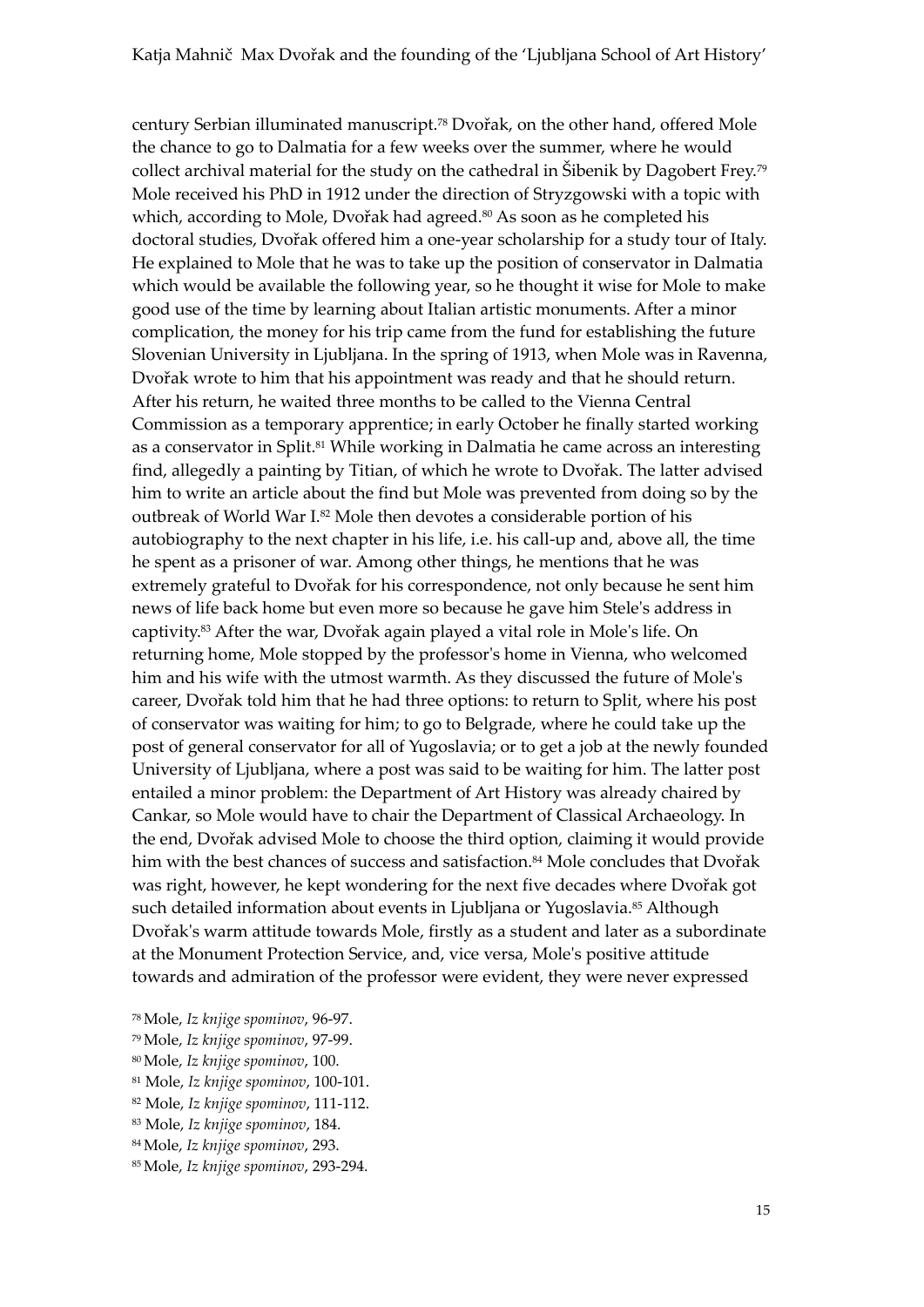more clearly than in Mole's memory of his death. When mentioning his death, he writes that Dvořak was like a father to him and was his dearest guide through art history and everything art related.<sup>86</sup>

As has been pointed out in the introduction, the principal 'historiographical' texts in which Dvořak's students connected the professor's ideas with their own work are those written by Stele. He devoted two longer texts that I will discuss to the process of the shaping of Slovenian art history, which he viewed as closely connected with the Vienna School of Art History in the broader sense or with Dvořak's work in the narrower sense; the first text was published in 1952/53, and the second in 1970.87 Stele devoted the text from 1952/53 to the establishment of art history as a historical discipline and to the presentation of Slovenian art history within this general development. As regards Slovenian art history, he mentions that it began to establish itself around 1920 and later expanded in two directions, through the newly founded University of Ljubljana and through the Monument Protection Office.<sup>88</sup> As a scientific discipline it was founded on the principles and traditions of the Vienna School.<sup>89</sup> He pointed out Riegl and Dvořak as the key representatives of the Vienna School and as 'the apostles of monument protection'. 90 By mentioning Dvořak several times, he established a clear context of the transfer of conceptual, theoretical and practical ideas between Vienna and Ljubljana, for he explicitly pointed out two of his students, i.e. Cankar and himself, as the founders of the first Slovenian art history programme; he also emphasized that the Monument Protection Office laid down its tasks based on Dvořak's initiative.<sup>91</sup> Stele substantiated his understanding of the dependence of Slovenian art history or of the 'Ljubljana School of Art History' on Dvořak even more clearly and comprehensively in his text from 1970.

<sup>86</sup>Mole, *Iz knjige spominov*, 305-306. Mole described Dvořak as 'my unforgettable teacher' shortly after his death in the opening sentence of his short paper on the topic of the teaching of art history in secondary schools. In the paper he presented Dvořak's curriculum which he had prepared three years earlier. The curriculum manuscript was provided for publication by Karl Swoboda, who was in charge of Dvořak's legacy; Vojeslav Mole, 'Umetnostna zgodovina v srednjih šolah', *Zbornik za umetnostno zgodovino*, I: 1-2, 1921, 107.

<sup>87</sup> The younger text is a Slovenian translation of a supplemented transcript of a lecture Stele had held in 1966 at the University of Graz, which was then published two years later in *Jahrbuch des Kunsthistorischen Institutes Universität Graz* (1968/69); France Stele, 'Slovenska umetnostna zgodovina po l. 1920', *Zbornik za umetnostno zgodovino*, n.v. VIII, 1970, 42. <sup>88</sup> France Stele, 'Umetnostna zgodovina – zgodovinska stroka', *Zgodovinski časopis*, VI/VII (Kosov zbornik), 1952/53, 802-803.

<sup>89</sup> Stele, 'Umetnostna zgodovina – zgodovinska stroka', 815-816.

<sup>90</sup> Stele, 'Umetnostna zgodovina – zgodovinska stroka', 814.

<sup>91</sup> Stele, 'Umetnostna zgodovina – zgodovinska stroka', 816. Stele was primarily referring to the historical orientation of the Vienna School and its commitment to monument protection. As far as the 'methodological and systematic' aspect is concerned, Cankar's systematics and the system of West European art history – the two desiderata of the Vienna School – even vitally complemented the school's repertoire; Stele, 'Umetnostna zgodovina – zgodovinska stroka', 816.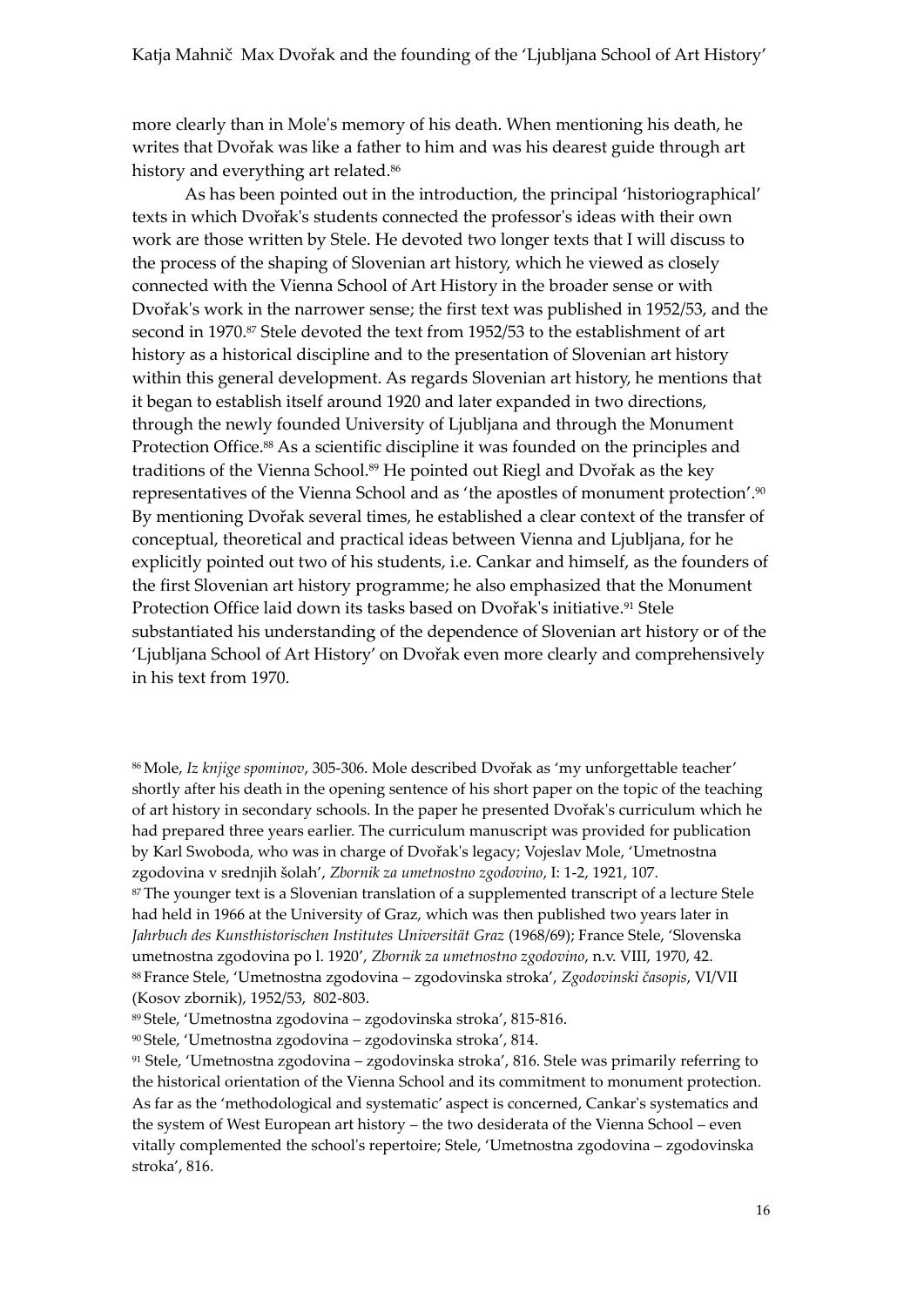

Figure 7 Izidor Cankar, National and University Library, retrieved from http://www.dlib.si/?URN=URN:NBN:SI:I MG-ED8JN94S

He pointed out the founding of the Department of Art History at the Faculty of Arts, University of Ljubljana, as the decisive factor in the establishment of the Slovenian art history profession. The department's scientific orientation was, in Stele's opinion, due to the fact that its founder was Cankar, Dvořak's student. Just before it became operational, Cankar had attended 'further training' under Dvořak in Vienna; it was with his help that he designed the methodological framework of the operation of the Ljubljana department. According to Stele, Slovenian art history should therefore be understood as a direct descendant of the so-called First Vienna School. Though the latter had been founded by Wickhoff as an exact historically oriented school, his student Dvořak is said to have been the one who 'enriched it with a spiritual and scientific orientation'. <sup>92</sup> As Stele, the first provincial conservator, was also a student of Dvořak's, the origins of Slovenian art history seem to be tied to the Vienna School via two parallel paths.<sup>93</sup> Afterwards, Stele thoroughly presented the main trends in the development of Slovenian art history. He devoted most of his attention to Cankar and his book on the systematics of style *Uvod v likovno umetnost* [Introduction to Visual Art], for which he says that the author combined Wölfflin's basic concepts and Dvořak's idea of art history as the history of the spirit.<sup>94</sup> In Stele's opinion, Cankar's art historical overview *Zgodovina likovne umetnosti v Zahodni Evropi* [The History of Visual Art in Western Europe] also contains clearly identifiable traces of Dvořak's ideas that were pursued by his student.<sup>95</sup> In his discussion of the works of Mole, Stele likewise pointed out that Mole had been Dvořak's student and that he too emphasized the idea of art history as the idea of

<sup>92</sup> Stele, 'Slovenska umetnostna zgodovina po l. 1920', 27-28.

<sup>93</sup> Stele, 'Slovenska umetnostna zgodovina po l. 1920', 28.

<sup>94</sup> Stele, 'Slovenska umetnostna zgodovina po l. 1920', 28-29.

<sup>95</sup> Stele, 'Slovenska umetnostna zgodovina po l. 1920', 30.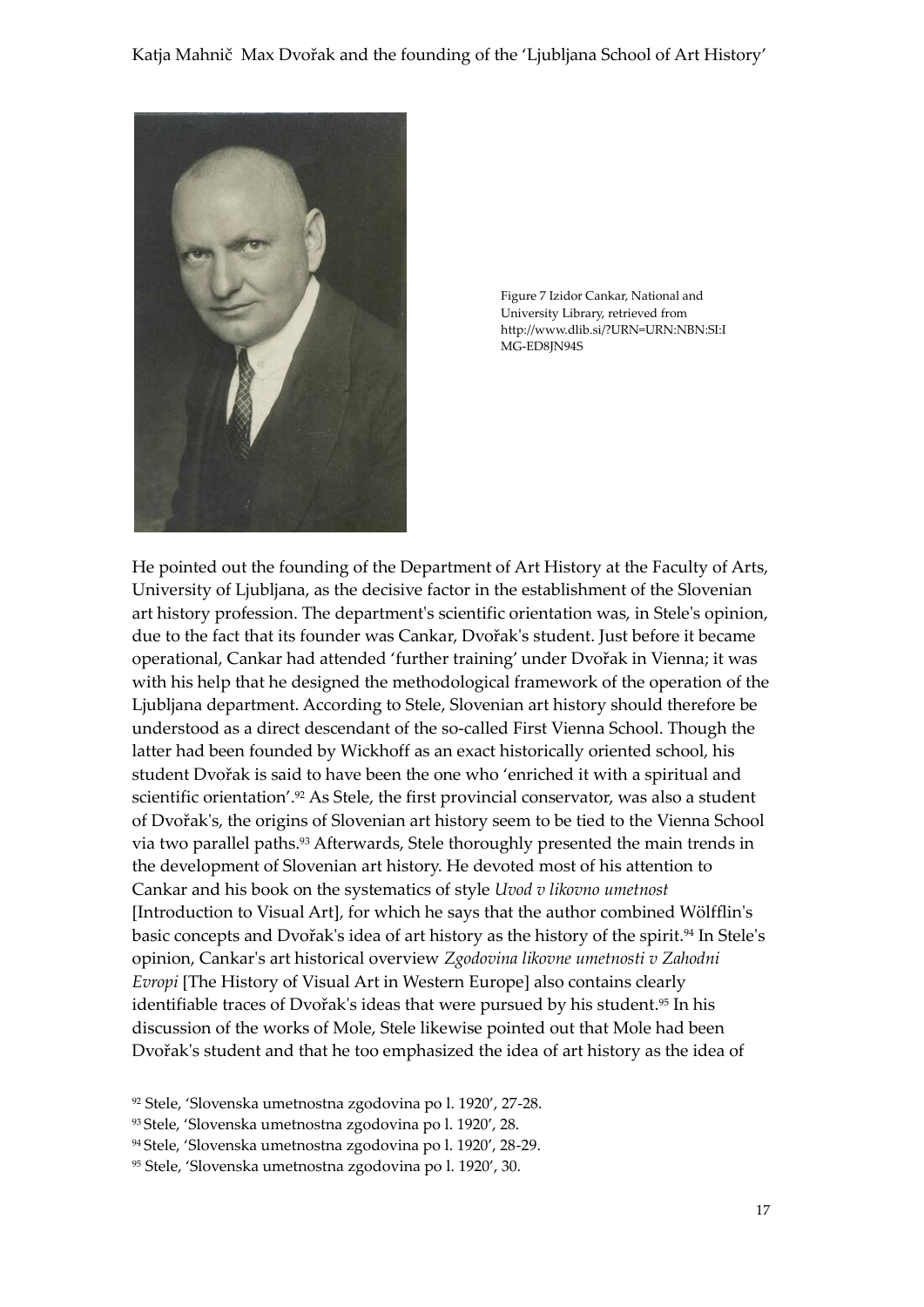the spirit, although his understanding of style was allegedly closer to the French School than to Cankar.<sup>96</sup> When presenting his own work, Stele again explicitly mentioned that he had trained under Dvořak.<sup>97</sup>

Stele elaborated on his understanding of the connection between Dvořak's ideas and Cankar's systematics of style in the accompanying study to the second edition of Cankar's *Introduction*, which had been published more than a decade earlier. In the first, biographical section of the foreword, he highlighted that Dvořak's lectures had been quite an event for the Viennese intelligentsia, as they had been not only professionally thorough but also formally perfected. They had made a profound impression on Cankar and provided him with a solid foundation for the stylistic criticism of artworks. The latter guided his subsequent scientific work.<sup>98</sup> Dvořak's influence on Cankar is said to have strengthened further just before the foundation of the Ljubljana Department of Art History, when Cankar was preparing for his teacher certification exam under the guidance of his former professor. According to Stele, the renewed physical contact 'created Cankar's scientific physiognomy'. <sup>99</sup> While Cankar was studying under his supervision, Dvořak allegedly finalized his idea of art history as the history of the spirit, which Cankar then brought to Ljubljana and incorporated into his scientific work and his teaching. In his systematics he laid the methodological and systematic foundations of a new understanding of art history, thus bringing the efforts of the Vienna School to fruition.<sup>100</sup>

The two historiographical texts discussed above were not the first instances of Stele putting the conceptual foundations of the work of Slovenian art historians into the general development trends in art history – he did that in some of his older reviews of the publications of his two classmates and, as has been shown, in the foreword to one of them. Moreover, his definition, which is mentioned in both texts, of the origins of the development of Slovenian art history as a scientific or professional field, whose shaping was strongly influenced by Vienna, is likewise not unprecedented. Namely, he began outlining the framework of the development of Slovenian art history almost two decades before publishing the older historiographical text I discussed. This can be seen in the introductory part of a text he published when taking over the Department of Art History in Ljubljana after Cankar had taken up diplomacy in 1936. In the introduction he first highlighted the fiftieth anniversary the three Viennese students were celebrating that year, followed by the departure of Cankar, the most important of them all, from the Ljubljana Department. He perceived the latter as a 'turning point', which, on the one hand, demanded a retrospection and, on the other, the development of future plans.<sup>101</sup> Stele then gives a brief outline of the development of Slovenian art history, which he

<sup>96</sup> Stele, 'Slovenska umetnostna zgodovina po l. 1920', 31.

<sup>97</sup> Stele, 'Slovenska umetnostna zgodovina po l. 1920', 31.

<sup>98</sup> France Stele, 'Izidor Cankar', in Izidor Cankar, *Uvod v likovno umetnost (Sistematika stila)*, 2. edition, Ljubljana: Slovenska matica, 1959, 233.

<sup>99</sup> Stele, 'Izidor Cankar', 236.

<sup>100</sup> Stele, 'Izidor Cankar', 236-237, 256-257 and 272-274.

<sup>101</sup> France Stele, 'Na razpotju prve generacije slovenske umetnostne zgodovine', *Zbornik za umetnostno zgodovino*, XIII, 1935 (1936), 95-96.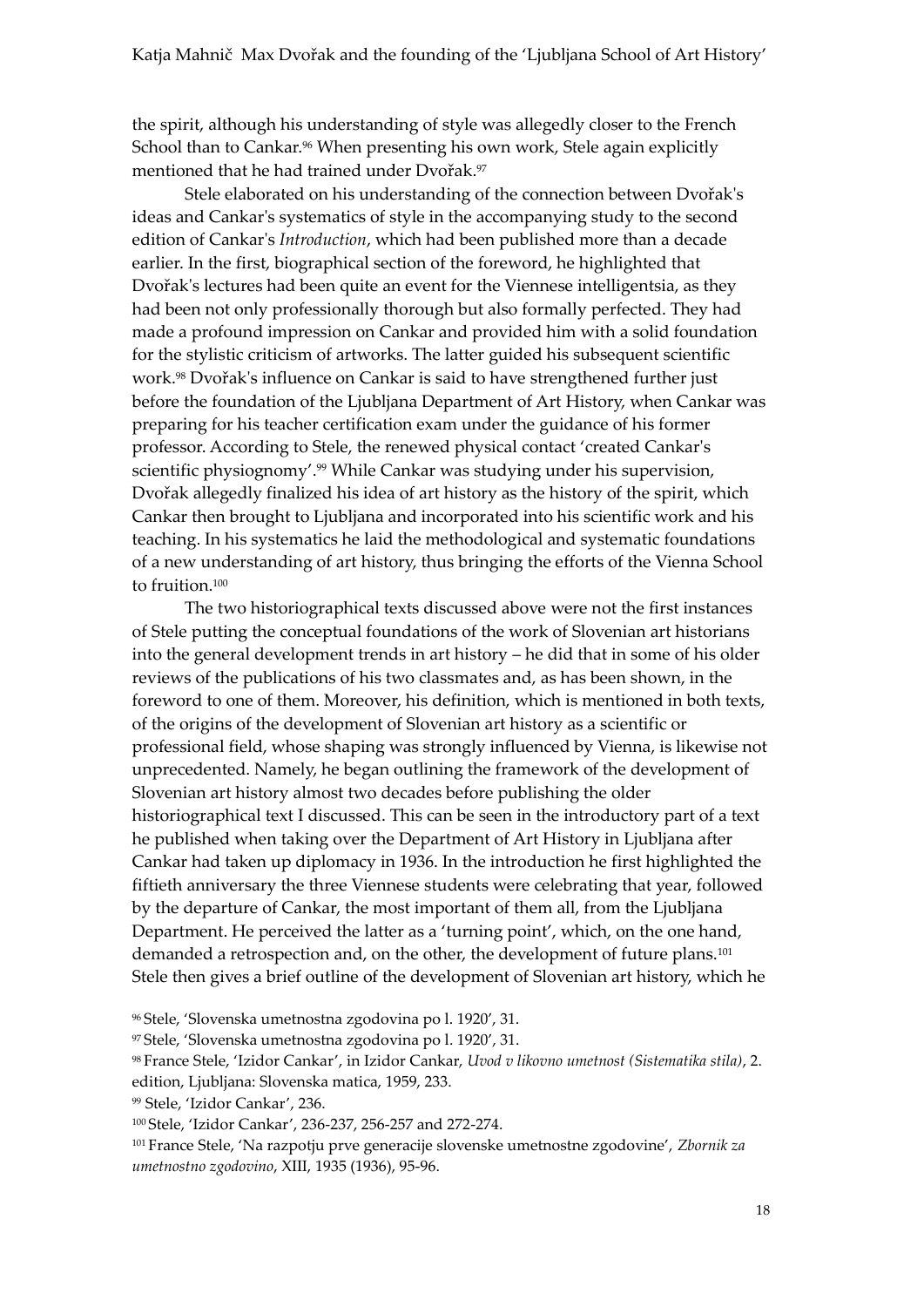divides into a kind of preliminary phase (the work of J. Mantuani and A. Stegenšek) and the first phase, which could not be established until the Monument Protection Office began operations and the Ljubljana Department was founded. Its operation as an independent profession is tied to the work of the so-called first generation of Slovenian art historians, i.e. of Stele, Cankar and Mole, who had 'on account of their natural orientation and manner of scientific preparation ... happily divided up their roles' (organization of higher education studies, monument protection activity, international operation).<sup>102</sup> The character of Slovenian art history is believed to have been decisively influenced by the fact that all three representatives were students of the Vienna School as founded by Wickhoff, Riegl and Dvořak. In the second part of the text, Stele outlines the work of Cankar and introduces him as the lead member of the first generation or as the one who laid the foundations of Slovenian art history with his *Introduction* and *History*. He describes Cankar, whom he mentions as Dvořak's student on two occasions, as a consistent follower of the Vienna School and his work, though the fruit of independent research and by no means a compilation, its most mature manifestation.<sup>103</sup> In the concluding part of the paper, devoted to an outline of the work of Vojeslav Mole, Stele again explicitly mentions that his research was essentially based on the 'solid method' of the Vienna School, with which he had become acquainted in Dvořak's seminar.<sup>104</sup>

The preserved mutual correspondence, the autobiographical texts and Stele's historiographical texts undoubtedly draw a clear picture of the personal and professional relationship between Dvořak and his three Slovenian students. All three held their professor and future superior in high regard not only because of his expertise, rhetorical skills, and perfected conceptual frameworks, but also because of his attitude. He stood up for all three during their studies and upon their completion. He helped Stele and Mole get their first jobs and maintained contact with them even throughout their captivity during World War I. Allegedly, he also had a job lined up for Cankar in Vienna after he would complete his studies. He continued to show an interest in the development of their careers even after the dissolution of Austria-Hungary and was even better informed of certain aspects of events in Ljubljana than they were. Although all three viewed the ideas of their former teacher positively, Stele was the one who portrayed Dvořak in his autobiographical and historiographical texts as the key figure, not only in his own professional development but, even more importantly, in the development of the conceptual framework of the young Slovenian art history, as it was developing within scientific research and monument protection activities.

It is not unusual that Dvořak made such a great impression on his students. On the contrary, as highlighted by Vasilij Melik and Peter Vodopivec, some distinguished professors also had a lasting influence on other students of Austrian universities, not just on Slovenian ones. This influence was already noticeable at the general level – in the new world views, political orientations and literary views they imparted to their students –, but was even more important in the professional

<sup>102</sup> Stele, 'Na razpotju prve generacije', 96. <sup>103</sup> Stele, 'Na razpotju prve generacije', 98. <sup>104</sup> Stele, 'Na razpotju prve generacije', 100.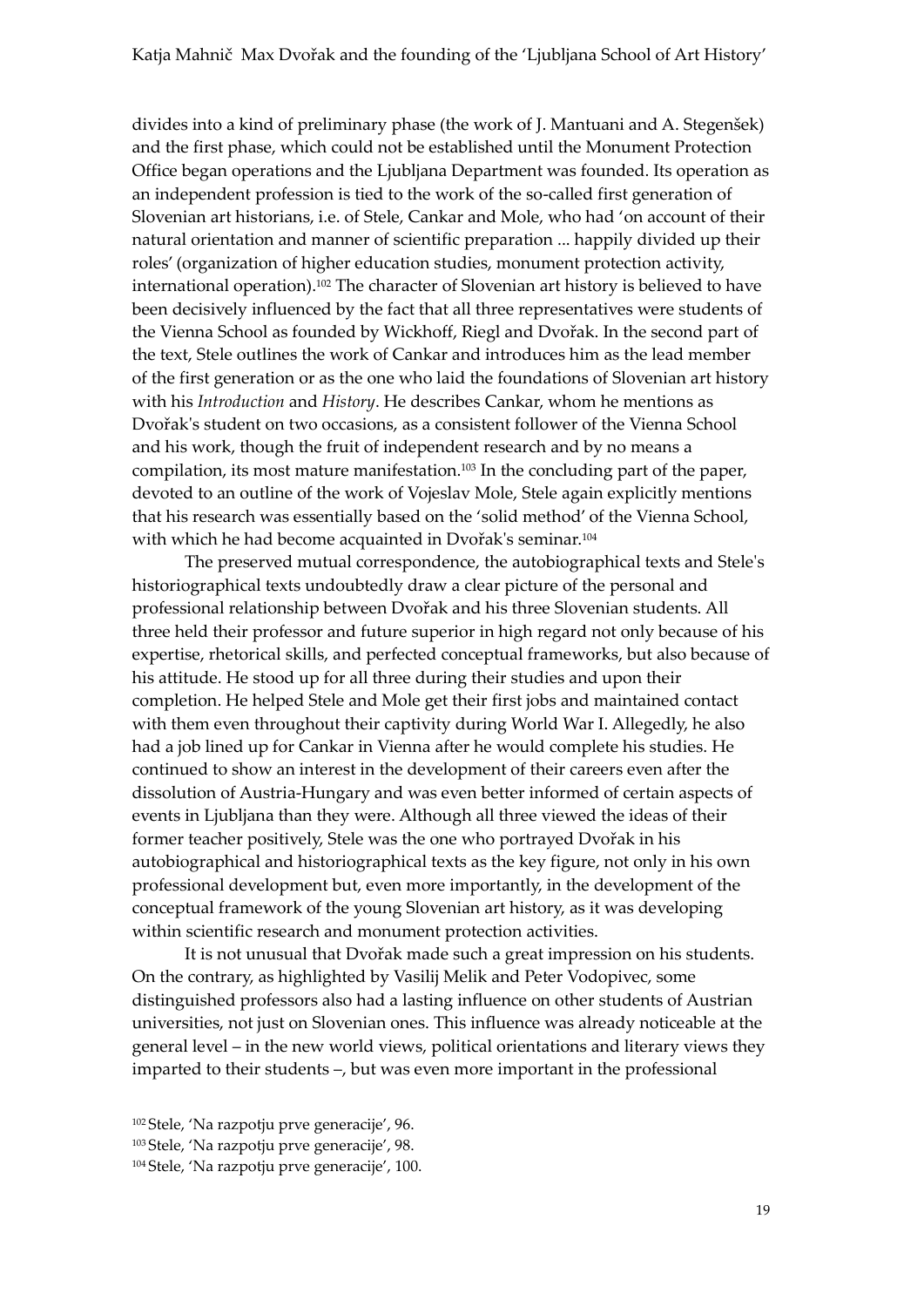sphere. Through their theoretical and conceptual ideas, the professors had a considerable impact on the scholarly literature and terminology<sup>105</sup> developed by their students during their professional work. With some students the professors also built strong personal relationships that were especially important in the first two decades of the 20th century. As the situation at universities was deteriorating just before the outbreak of the Great War – there were various pressures and a strengthening national chauvinism – and after their common state had dissolved, it was this affection between the professors and students that served as a foundation for their kindness and assistance, whether in the form of professional advice or more concrete forms of assistance.<sup>106</sup>

A historiographical discussion of the influence of each professor on the development of the scientific or professional field, as evident in the work of individual Slovenian students, and of the potential consequences of their interpersonal relationships, is founded on scholarly publications and 'commemorative material'. <sup>107</sup> However, one must be careful when analysing such texts. Whereas the personal nature of 'commemorative material' (preserved correspondence, autobiographical texts) is rather self-explanatory, the problem of 'bias' is less obvious in scientific and scholarly publications and, as such, calls for a more thorough examination. We should pay special attention to the type of text, when the text was created, and who the author is. This applies especially to texts in which the authors express their own views of the historical development of a field or profession. Regardless of the degree of objectivity the author wishes to achieve, he/she is always influenced by the familiarity of the events being described and by the nature of the relationships between the persons involved.

Naturally, this also applies to researching the relationship between Dvořak and his three Slovenian students, and his influence over them. Special attention should be paid to Stele's historiographical texts or to his understanding of the relationship between the 'Ljubljana School of Art History' and the Vienna School. All three historiographical texts presented above reveal an increasing desire to connect both schools as closely as possible; over time, Stele's idea of an alleged conceptual unity<sup>108</sup> in the practice of all three members of the first generation of Slovenian art historians strengthened, as did his insistence that Dvořak's ideas played a crucial role in the formation of the 'Ljubljana School of Art History'. In this regard, it should be pointed out that Cankar himself denied any influence of the Vienna School on his own work or at least on his systematics, <sup>109</sup> and that recent detailed analyses of his

<sup>105</sup>Melik and Vodopivec, 'Slovenski izobraženci', 279. The authors mention Dvořak as the most influential art history professor; Melik and Vodopivec, 'Slovenski izobraženci', 279. <sup>106</sup>Melik and Vodopivec, 'Slovenski izobraženci', 280.

<sup>107</sup>Melik and Vodopivec, 'Slovenski izobraženci', 279.

<sup>108</sup> In one of his texts Stele talked about an 'illustration of the same basic thought', which represents the basic orientation of Slovenian art history to date; France Stele, 'Vojeslav Mole, *Umetnost. Njeno obličje in izraz*', *Zbornik za umetnostno zgodovino*, XVIII, 1942, 142. <sup>109</sup> Cankar mentioned the impact of the Vienna School on the shaping of systematics during his lectures in the 1931/32 academic year; Izidor Cankar, 'Sistematika arhitekturnega stila', in Izidor Cankar, *Uvod v likovno umetnost (Sistematika stila)*, 2. edition, Ljubljana: Slovenska matica, 1959, 207. He pointed out that this connection was often discussed by his 'friend',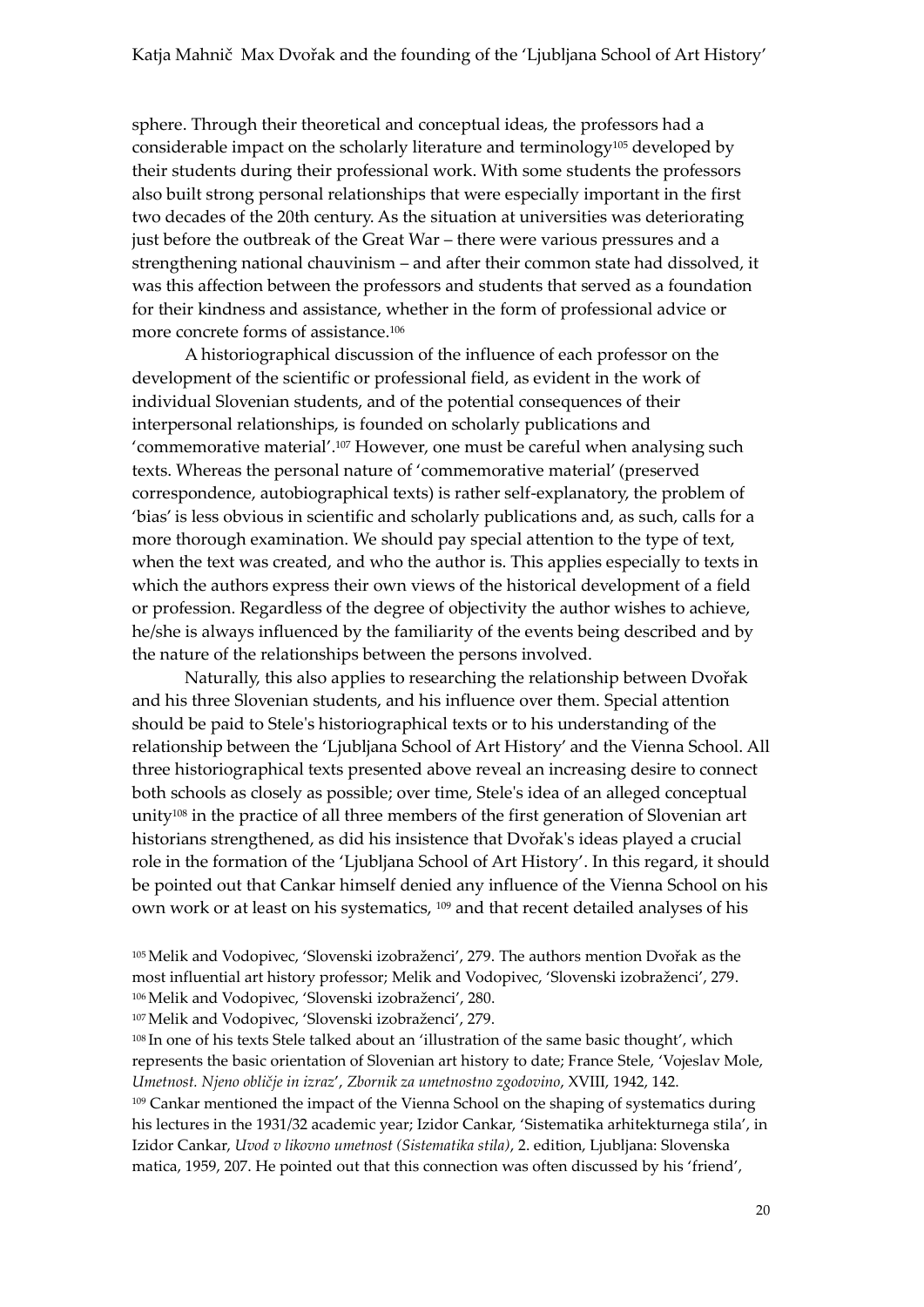Katja Mahnič Max Dvořak and the founding of the 'Ljubljana School of Art History'

texts have confirmed as much.<sup>110</sup> As Tomaž Brejc has pointed out, Stele's texts make it perfectly clear that he began to point out Dvořak's influence on Cankar at a specific moment in time; Brejc wonders what made him leave out Dvořak in his earlier reviews and historiographical texts.<sup>111</sup> In light of Rajko Ložar's opinion that Slovenian art history has mythicized the so-called first generation of Slovenian art historians, emphasizing their exceptional importance and highlighting their alleged spiritual unity,<sup>112</sup> perhaps it would be more sensible to ask ourselves the opposite. Namely, not why Stele did not specifically mention Dvořak in his early texts in which he presented and assessed the work of his two classmates (and his own), but the opposite: when and why did he start mentioning him as the central figure whose ideas had framed the development of the 'Ljubljana School of Art History'.



Figure 8 France Stare: Portraiture of Max Dvořak, Photo by Gašper Cerkovnik, Department of Art History at the Faculty of Arts, University of Ljubljana, Photodocumentation Figure 9 Max Dvořak, Photo by Grete Kolliner, Austrian National Library, retrieved from https://onb.digital/result/10DDF061

Just how personal Stele's view of Dvořak's contribution to his own shaping into an art historian, or even more so into a conservator, and to the establishment of the 'Ljubljana School of Art History' was is probably revealed most clearly in one of

1

making it clear that he was referring to Stele; see also Tomaž Brejc, 'Pro et contra.

Osemdesetletnica znamenite knjižice', *Umetnostna kronika*, 13, 2006, 15.

<sup>110</sup> Cf. e.g. Brejc, 'Pro et contra'; Tomaž Brejc, 'Terminologija Izidorja Cankarja. Geneza štirih pojmov: umetnina kot organizem, umetnostno hotenje, forma in stil', *Umetnostna kronika*, 20, 2008, 2-25; Rebeka Vidrih, 'The Scope and ambition of Izidor Cankar's 'systematics of style'', *Journal of Art Historiography*, 22, June 2020, 1-31.

<sup>111</sup> Brejc, 'Pro et contra', 16.

<sup>112</sup> Ložar, 'Vojeslav Mole, *Iz knjige spominov*', 133.